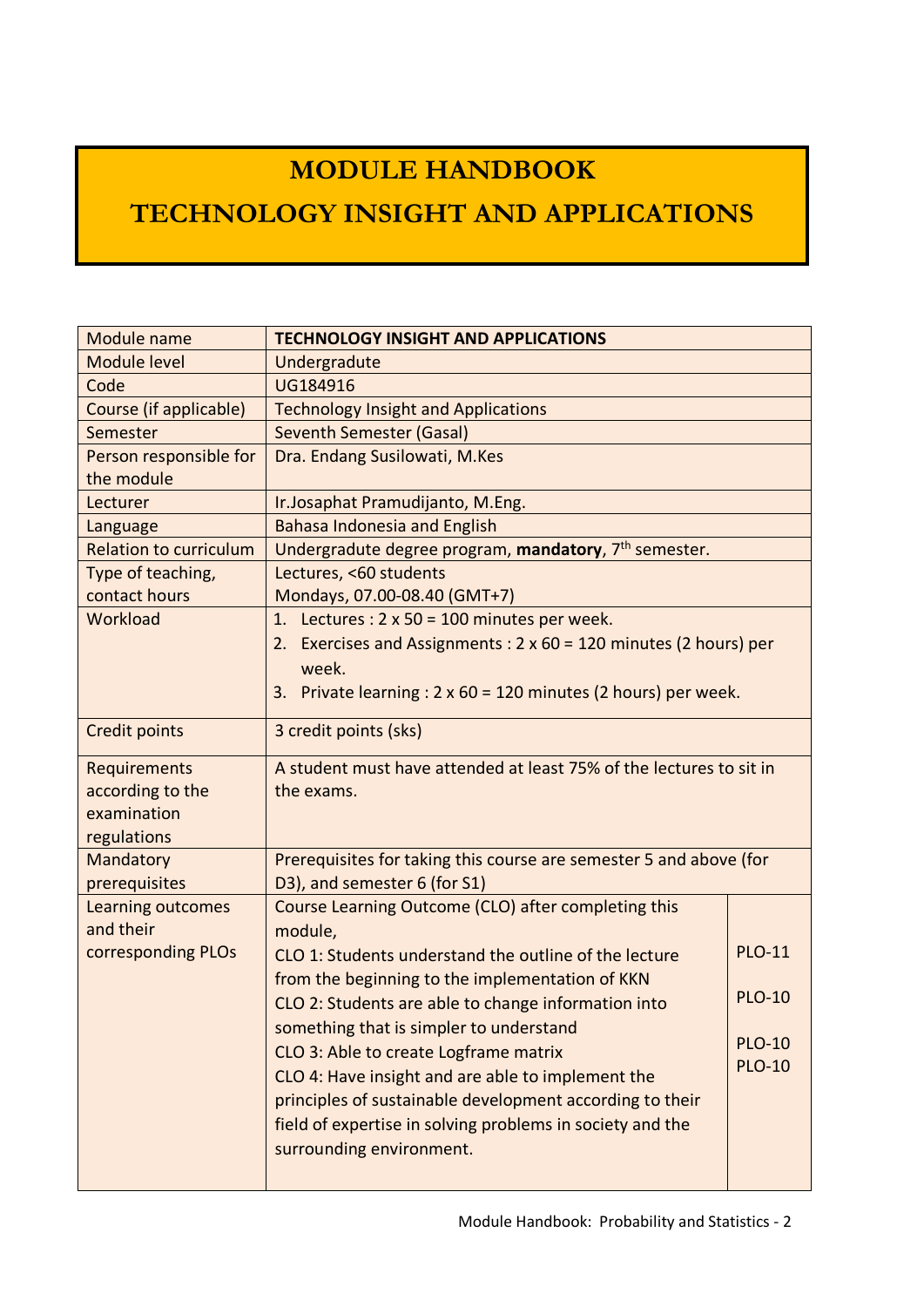|         | CLO 5: Able to understand the basics of using technology                | <b>PLO-10</b> |
|---------|-------------------------------------------------------------------------|---------------|
|         | by optimizing information and communication technology                  |               |
|         | in solving problems in society and its environment.                     |               |
|         | CLO 6: Able to use open source-based information                        | <b>PLO-10</b> |
|         | technology to create agency websites.                                   |               |
|         | CLO 7: Able to use applied information technology to                    | <b>PLO-10</b> |
|         | solve common problems in society                                        |               |
|         | CLO 8: Able to develop a cooperative attitude and have                  | <b>PLO-10</b> |
|         | social sensitivity and high concern for society and the                 |               |
|         | environment.                                                            |               |
|         | CLO 9: Students can be part of the solution to problems                 | <b>PLO-10</b> |
|         | that exist in community groups                                          |               |
|         | CLO 10: Skilled in the use of technology and creativity in              | <b>PLO-12</b> |
|         | solving problems in society and the environment.                        |               |
| Content | Technology Insights and Applications courses will provide inspiration   |               |
|         | to students in developing insight into science, technology and          |               |
|         | innovation as well as the forms of their application in society and the |               |
|         | environment. As citizens, students will be able to have skills and      |               |
|         | creativity in comprehensively utilizing technology. During the          |               |
|         | recovery process, students develop a thinking pattern based on a        |               |
|         | constructive information transformation thinking model with a           |               |
|         | systemic logframe matrix, by leveraging open source technology and      |               |
|         | mobile applications. Starting from observing problems, exploring        |               |
|         | problems to finding effective forms of solutions that allow concrete    |               |
|         | solutions to be achieved. In developing forms of problem solving in     |               |
|         | the community based on the principle of sustainable development.        |               |
|         | Strengths that are prioritized to be increased in the application of    |               |
|         | information and communication technology accompanied by                 |               |
|         | increased social sensitivity so that they become more adaptive          |               |
|         | individuals in working together to achieve the target of solving        |               |
|         | problems in society. The ability to observe and interview in the field  |               |
|         | also supports the skills given to students so that factual data in the  |               |
|         | field can be used optimally.                                            |               |
|         | Towards the end of lectures, students are able to optimally design a    |               |
|         | Real Work Lecture (KKN) proposal based on field facts. By utilizing ICT |               |
|         | and involving the skills that each student has according to their       |               |
|         | scientific background creatively for the benefit of development in      |               |
|         | society and the environment. At the end of the lecture, students        |               |
|         | carry out a Thematic Field Work Practice (KKN) that emphasizes          |               |
|         | capacity building in the community. So that students as intelligent     |               |
|         | people need to be given the opportunity to be and be part of the        |               |
|         | solution to problems that exist in society.                             |               |
|         |                                                                         |               |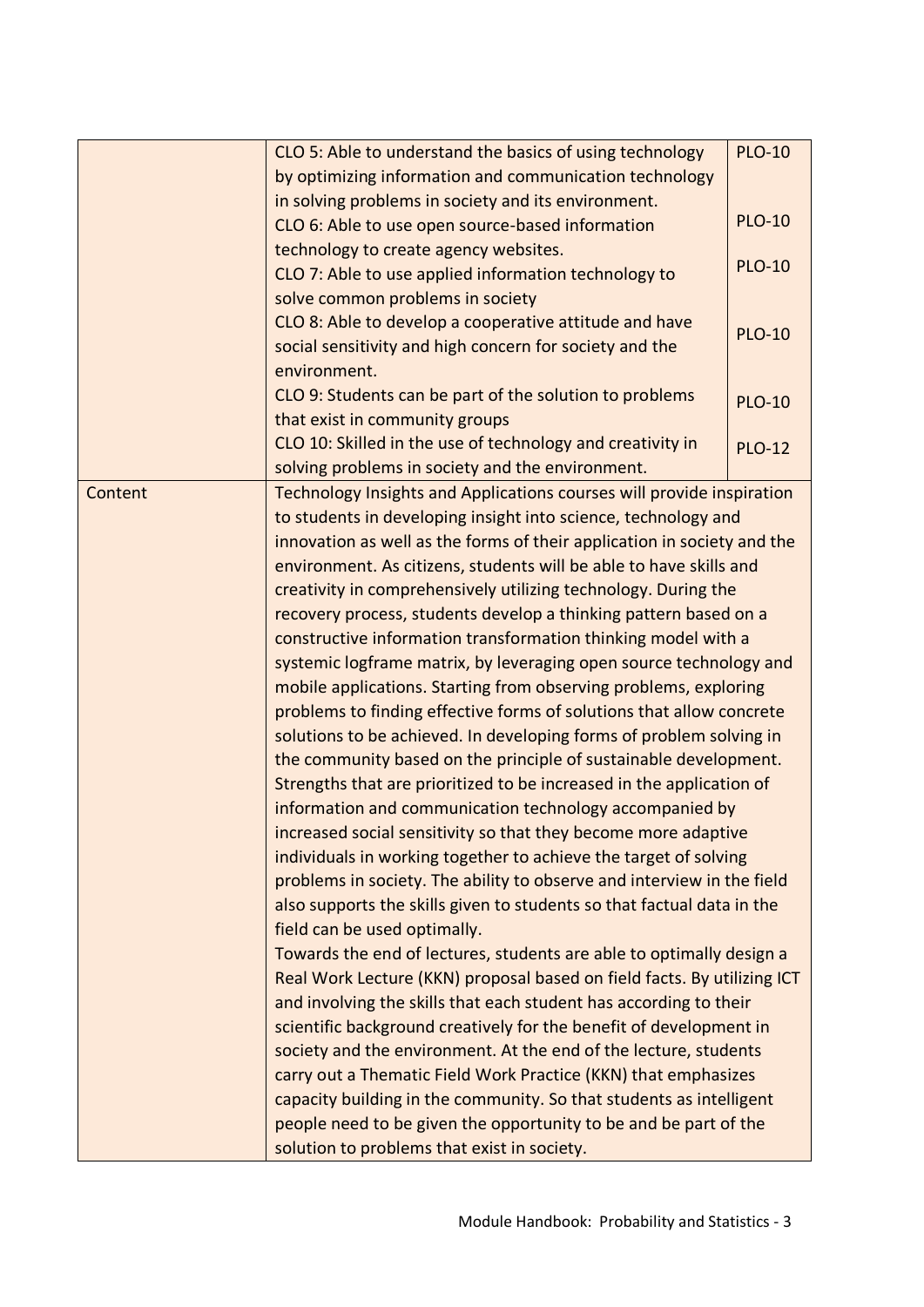| Study and            | Mid-term examination<br>$\bullet$                               |
|----------------------|-----------------------------------------------------------------|
| examination          | <b>Discussion and Presentation</b><br>$\bullet$                 |
| requirements and     | <b>Community Service Program Report</b>                         |
| forms of examination |                                                                 |
| Media employed       | LCD, whiteboard, websites (myITS Classroom), zoom.              |
| <b>Reading list</b>  | Main:                                                           |
|                      | 1. Buku Transformasi Informasi, Dr.techn. Pujo Aji, ST.MT., ITS |
|                      | Pres., 2016                                                     |
|                      | 2. Alfred Watkins and Michel Ehst, "Science, Technology and     |
|                      | Innovation: Capacity Building for Sustainable Growth and        |
|                      | Poverty Reduction", The International Bank for Reconstruction   |
|                      | and Development, Washington DC, 2008.                           |
|                      | 3. Frieder Meyer Krahmer, "Innovation and Sustainable           |
|                      | Development-Lesson for Innovation Policies, "A Springer-        |
|                      | Verlag Company, Heidelberg, 1998.                               |
|                      | 4. Arahan Pelaksanaan Tujuan Pembangunan, Alamat Kontak:        |
|                      | Website: sdgs.bappenas.go.id                                    |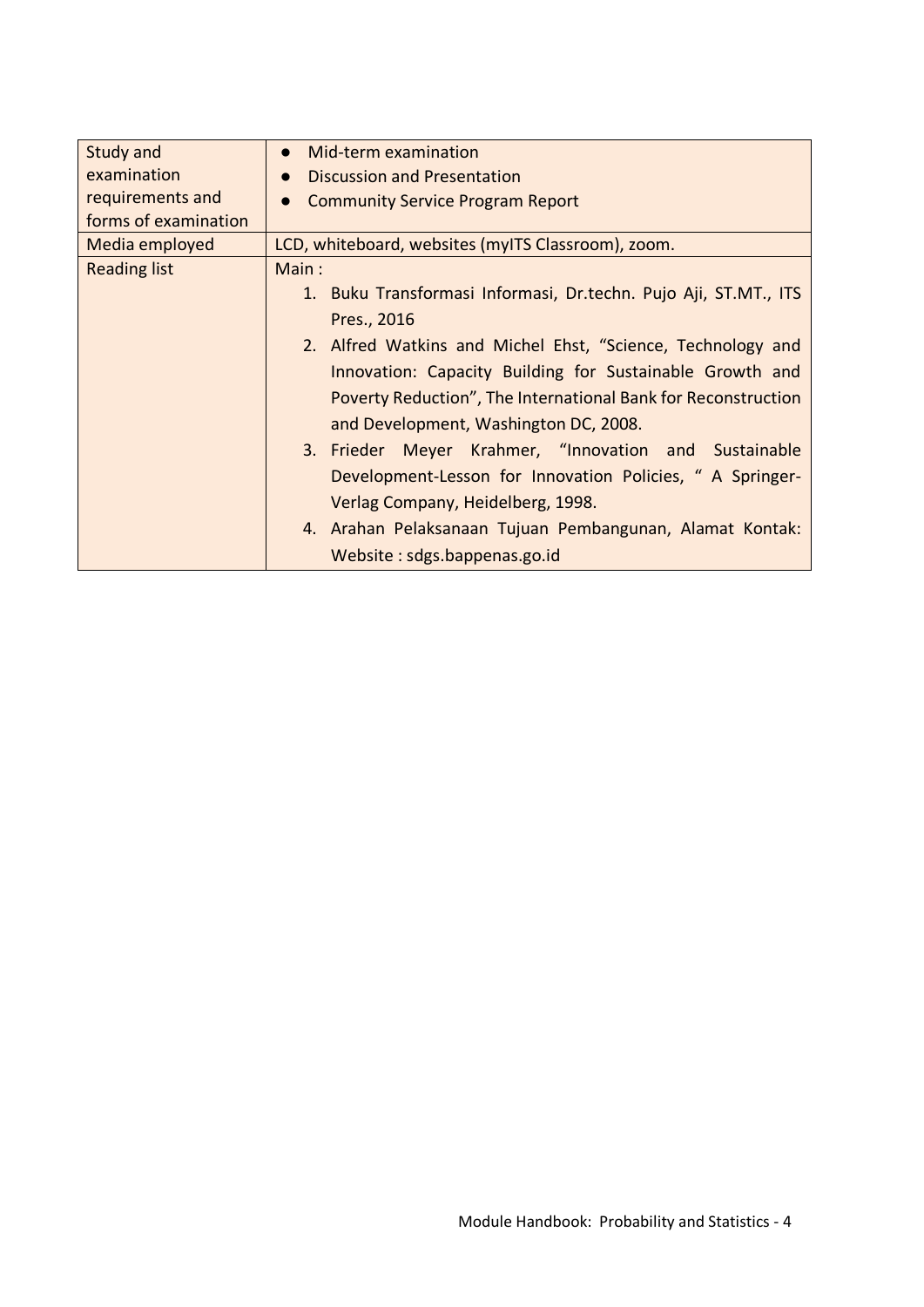#### **I. Rencana Pembelajaran Semester / Semester Learning Plan**



### **INSTITUT TEKNOLOGI SEPULUH NOPEMBER (ITS) FACULTY OF INTELLIGENT ELECTRICAL AND INFORMATICS TECHNOLOGY DEPARTMENT OF BIOMEDICAL ENGINEERING**

**Document Code**

|                                    |               |                                                                                               | <b>SEMESTER LEARNING PLAN</b> |                                                                                                                     |  |                                   |                                                                                                                                        |  |  |
|------------------------------------|---------------|-----------------------------------------------------------------------------------------------|-------------------------------|---------------------------------------------------------------------------------------------------------------------|--|-----------------------------------|----------------------------------------------------------------------------------------------------------------------------------------|--|--|
| <b>MATA KULIAH (MK)</b>            |               | <b>KODE</b>                                                                                   | <b>Rumpun MK</b>              | <b>BOBOT</b> (sks)                                                                                                  |  | <b>SEMESTER</b>                   | <b>Tgl Penyusunan</b>                                                                                                                  |  |  |
| <b>COURSE</b>                      |               | <b>CODE</b>                                                                                   | <b>Course Cluster</b>         | <b>Credits</b>                                                                                                      |  |                                   | <b>Compilation Date</b>                                                                                                                |  |  |
| <b>Wawasan dan Aplikasi</b>        |               | UG184916                                                                                      | <b>ITS Compulsory</b>         | $T=2$<br>$P=0$                                                                                                      |  | VII                               | Feb 27, 2018                                                                                                                           |  |  |
| <b>Teknologi</b>                   |               |                                                                                               |                               |                                                                                                                     |  |                                   |                                                                                                                                        |  |  |
| <b>Technology Insights and</b>     |               |                                                                                               |                               |                                                                                                                     |  |                                   |                                                                                                                                        |  |  |
| <b>Applications</b>                |               |                                                                                               |                               |                                                                                                                     |  |                                   |                                                                                                                                        |  |  |
| <b>OTORISASI / PENGESAHAN</b>      |               | <b>Dosen Pengembang RPS</b>                                                                   |                               | <b>Koordinator RMK</b>                                                                                              |  | <b>Ka DEPARTEMEN</b>              |                                                                                                                                        |  |  |
| <b>AUTHORIZATION / ENDORSEMENT</b> |               | <b>Developer Lecturer of Semester Learning Plan</b>                                           |                               | <b>Course Cluster Coordinator</b>                                                                                   |  | <b>Head of Department</b>         |                                                                                                                                        |  |  |
|                                    |               |                                                                                               |                               |                                                                                                                     |  |                                   |                                                                                                                                        |  |  |
|                                    |               |                                                                                               |                               |                                                                                                                     |  |                                   |                                                                                                                                        |  |  |
|                                    |               | (Dra. Endang Susilowati, M.Kes)                                                               |                               |                                                                                                                     |  |                                   |                                                                                                                                        |  |  |
|                                    |               |                                                                                               |                               | (M. Hilman Fatoni, S.T., M.T.)                                                                                      |  | (Dr. Achmad Arifin, S.T., M.Eng.) |                                                                                                                                        |  |  |
| Capaian                            |               | CPL-PRODI yang dibebankan pada MK                                                             |                               |                                                                                                                     |  |                                   |                                                                                                                                        |  |  |
| Pembelajaran                       |               | <b>PLO Program Charged to The Course</b>                                                      |                               |                                                                                                                     |  |                                   |                                                                                                                                        |  |  |
|                                    | $CPL-10$      |                                                                                               |                               | Mampu menerapkan prinsip-prinsip teknologi dan kemampuan manajerial untuk dapat berkarya di bidang Teknik Biomedika |  |                                   |                                                                                                                                        |  |  |
| <b>Learning</b>                    |               | maupun dalam kehidupan bersama di masyarakat pada tingkat nasional dan internasional          |                               |                                                                                                                     |  |                                   |                                                                                                                                        |  |  |
| <b>Outcomes</b>                    | PLO-10        |                                                                                               |                               |                                                                                                                     |  |                                   | Able to apply the principles of technology and managerial ability to be able to work in the field of Biomedical Engineering as well as |  |  |
|                                    |               | in community life in the national and international level                                     |                               |                                                                                                                     |  |                                   |                                                                                                                                        |  |  |
|                                    | <b>CPL-11</b> | Mampu memahami kebutuhan akan pembelajaran sepanjang hayat                                    |                               |                                                                                                                     |  |                                   |                                                                                                                                        |  |  |
|                                    | PLO-11        | Able to understand the need for lifelong learning                                             |                               |                                                                                                                     |  |                                   |                                                                                                                                        |  |  |
|                                    | $CPL-12$      | Mampu bersikap dan berperilaku religius, nasionalis, saling menghormati, mandiri, dan gigih   |                               |                                                                                                                     |  |                                   |                                                                                                                                        |  |  |
|                                    | PLO-12        | Able to behave and act religiously, nationally, respectfully, independently, and persistently |                               |                                                                                                                     |  |                                   |                                                                                                                                        |  |  |
|                                    |               | Capaian Pembelajaran Mata Kuliah (CPMK)                                                       |                               |                                                                                                                     |  |                                   |                                                                                                                                        |  |  |
|                                    |               | Course Learning Outcome (CLO) - If CLO as description capability of                           |                               |                                                                                                                     |  |                                   |                                                                                                                                        |  |  |
|                                    |               | each Learning Stage in the course, then CLO = LLO                                             |                               |                                                                                                                     |  |                                   |                                                                                                                                        |  |  |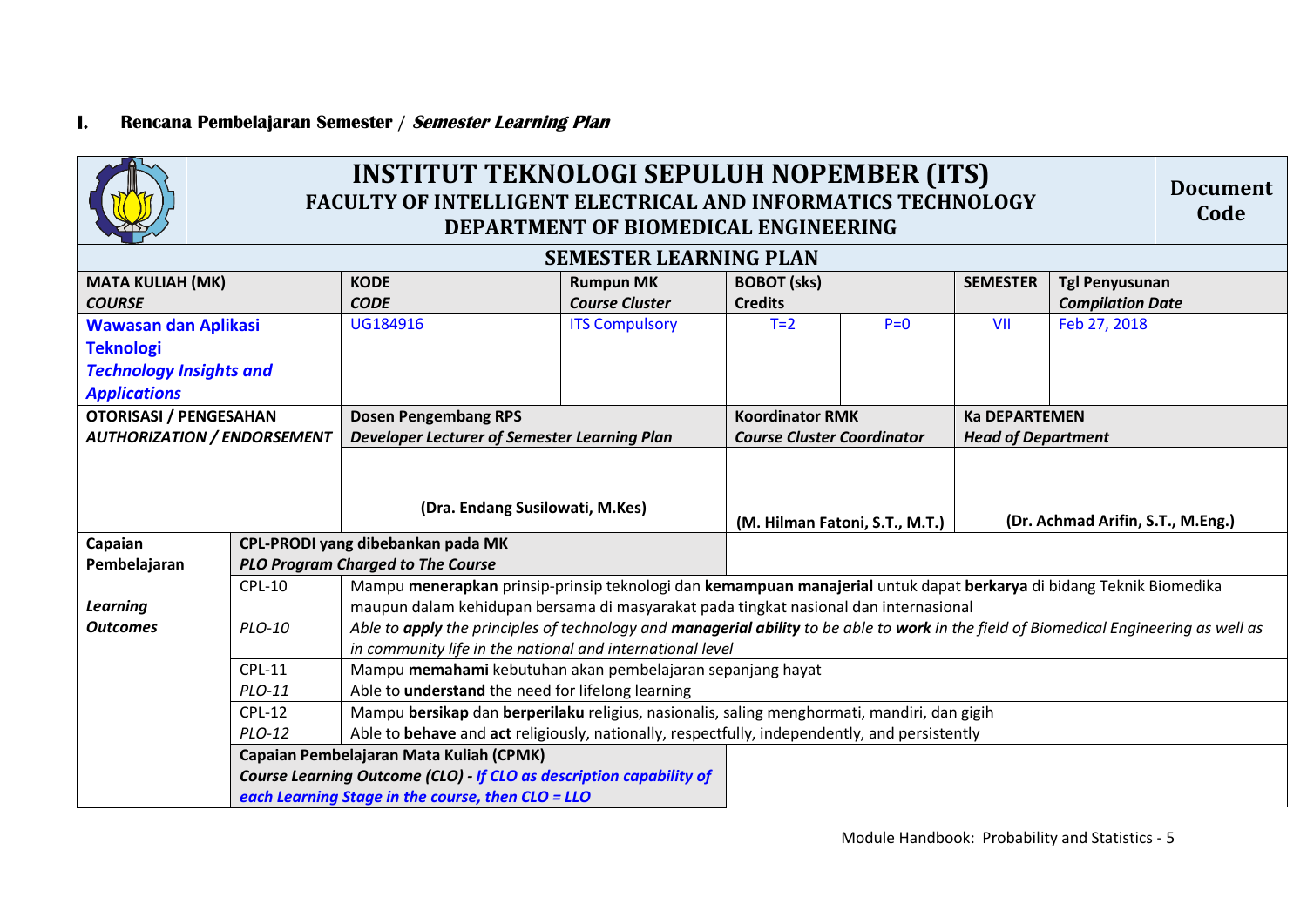| CP MK <sub>1</sub> | Mahasiswa paham mengenai garis besar perkuliahan dari awal sampai pelaksanaan KKN.                                                |
|--------------------|-----------------------------------------------------------------------------------------------------------------------------------|
| CLO <sub>1</sub>   | Students understand the outline of the lecture from the beginning to the implementation of KKN                                    |
| CP MK <sub>2</sub> | Mahasiswa mampu merubah informasi menjadi sesuatu yang lebih sederhana untuk dipahami                                             |
| CLO <sub>2</sub>   | Students are able to change information into something that is simpler to understand                                              |
| CP MK <sub>3</sub> | Mampu membuat matrik Logframe                                                                                                     |
| CLO <sub>3</sub>   | Able to create Logframe matrix                                                                                                    |
| CP MK4             | Memiliki wawasan dan mampu mengimplementasikan prinsip pembangunan berkelanjutan sesuai bidang keahlianya dalam                   |
| CLO <sub>4</sub>   | menuntaskan persoalan di masyarakat serta lingkungan sekitarnya.                                                                  |
|                    | Have insight and are able to implement the principles of sustainable development according to their field of expertise in solving |
|                    | problems in society and the surrounding environment.                                                                              |
| CP MK <sub>5</sub> | Mampu memahami dasar-dasar penggunaan teknologi dengan mengoptimalkan teknologi informasi dan komunikasi dalam                    |
| CLO <sub>5</sub>   | menyelesaikan persoalan di masyarakat dan lingkungannya.                                                                          |
|                    | Able to understand the basics of using technology by optimizing information and communication technology in solving problems in   |
|                    | society and its environment.                                                                                                      |
| CP MK <sub>6</sub> | Mampu menggunakan teknologi informasi berbasis open source untuk membuat website instansi.                                        |
| CLO <sub>6</sub>   | Able to use open source-based information technology to create agency websites.                                                   |
| CP MK <sub>7</sub> | Mampu menggunakan teknologi informasi terapan untuk menyelesaikan permasalahan-permasalahan umum di masyarakat                    |
| CLO <sub>7</sub>   | Able to use applied information technology to solve common problems in society                                                    |
| CP MK8             | Mampu mengembangkan sikap berkerja sama dan memiliki kepekaan sosial serta kepedulian yang tinggi di masyarakat dan               |
| CLO <sub>8</sub>   | lingkungan.                                                                                                                       |
|                    | Able to develop a cooperative attitude and have social sensitivity and high concern for society and the environment.              |
| CP MK9             | Mahasiswa bisa menjadi bagian dari solusi atas permasalahan yang ada di kelompok masyarakat.                                      |
| CLO <sub>9</sub>   | Students can be part of the solution to problems that exist in community groups.                                                  |
|                    |                                                                                                                                   |
| <b>CP MK 10</b>    | Terampil dalam penggunaan Teknologi dan memiliki kreativitas dalam rangka memecahkan persoalan yang ada di masyarakat dan         |
| <b>CLO 10</b>      | lingkungan.                                                                                                                       |
|                    | Skilled in the use of technology and creativity in solving problems in society and the environment.                               |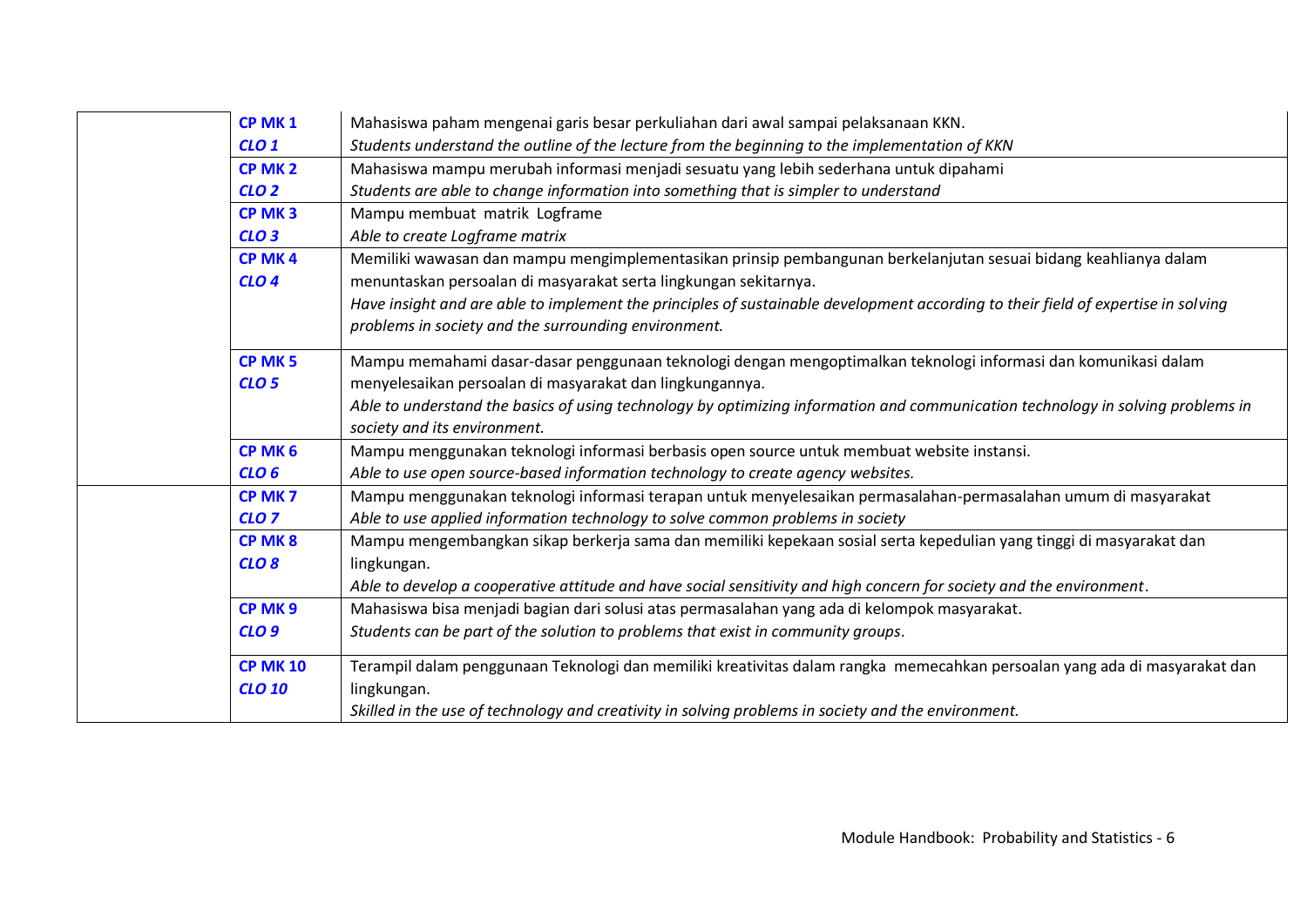| Peta CPL - CP MK |                   |      |      |      |      |      |      |      |      |      |              |            |      |  |
|------------------|-------------------|------|------|------|------|------|------|------|------|------|--------------|------------|------|--|
|                  |                   | CPL- | CPL- | CPL- | CPL- | CPL- | CPL- | CPL- | CPL- | CPL- | CPL-         | CPL-       | CPL- |  |
| Map of PLO - CLO |                   | 01   | 02   | 03   | 04   | 05   | 06   | 07   | 08   | 09   | 10           | 11         | 12   |  |
|                  | CPMK 1 / SUB CPMK |      |      |      |      |      |      |      |      |      |              | $\sqrt{ }$ |      |  |
|                  | 1                 |      |      |      |      |      |      |      |      |      |              |            |      |  |
|                  | $CLO$ 1/LLO 1     |      |      |      |      |      |      |      |      |      |              |            |      |  |
|                  | CPMK 2 / SUB CPMK |      |      |      |      |      |      |      |      |      | $\sqrt{ }$   |            |      |  |
|                  | $\overline{2}$    |      |      |      |      |      |      |      |      |      |              |            |      |  |
|                  | CLO 2/LLO 2       |      |      |      |      |      |      |      |      |      |              |            |      |  |
|                  | CPMK 3 / SUB CPMK |      |      |      |      |      |      |      |      |      | $\sqrt{ }$   |            |      |  |
|                  | 3                 |      |      |      |      |      |      |      |      |      |              |            |      |  |
|                  | CLO 3/LLO 3       |      |      |      |      |      |      |      |      |      |              |            |      |  |
|                  | CPMK 3 / SUB CPMK |      |      |      |      |      |      |      |      |      | $\sqrt{ }$   |            |      |  |
|                  | $\overline{a}$    |      |      |      |      |      |      |      |      |      |              |            |      |  |
|                  | $CLO$ 3 / LLO 4   |      |      |      |      |      |      |      |      |      |              |            |      |  |
|                  | CPMK 4/ SUB CPMK  |      |      |      |      |      |      |      |      |      | $\sqrt{ }$   |            |      |  |
|                  | 5                 |      |      |      |      |      |      |      |      |      |              |            |      |  |
|                  | $CLO$ 4 / LLO 5   |      |      |      |      |      |      |      |      |      |              |            |      |  |
|                  | CPMK 4 / SUB CPMK |      |      |      |      |      |      |      |      |      | $\sqrt{ }$   |            |      |  |
|                  | 6                 |      |      |      |      |      |      |      |      |      |              |            |      |  |
|                  | $CLO$ 4/LLO6      |      |      |      |      |      |      |      |      |      |              |            |      |  |
|                  | CPMK 5/ SUB CPMK  |      |      |      |      |      |      |      |      |      | $\mathbf{V}$ |            |      |  |
|                  | $\overline{7}$    |      |      |      |      |      |      |      |      |      |              |            |      |  |
|                  | CLO 5/LLO 7       |      |      |      |      |      |      |      |      |      |              |            |      |  |
|                  | CPMK 6 / SUB CPMK |      |      |      |      |      |      |      |      |      | $\sqrt{ }$   |            |      |  |
|                  | 8                 |      |      |      |      |      |      |      |      |      |              |            |      |  |
|                  | CLO 6/LLO 8       |      |      |      |      |      |      |      |      |      |              |            |      |  |
|                  | CPMK 7 / SUB CPMK |      |      |      |      |      |      |      |      |      | $\sqrt{ }$   |            |      |  |
|                  | $\overline{9}$    |      |      |      |      |      |      |      |      |      |              |            |      |  |
|                  | CLO 7/LLO 9       |      |      |      |      |      |      |      |      |      |              |            |      |  |

Module Handbook: Probability and Statistics - 7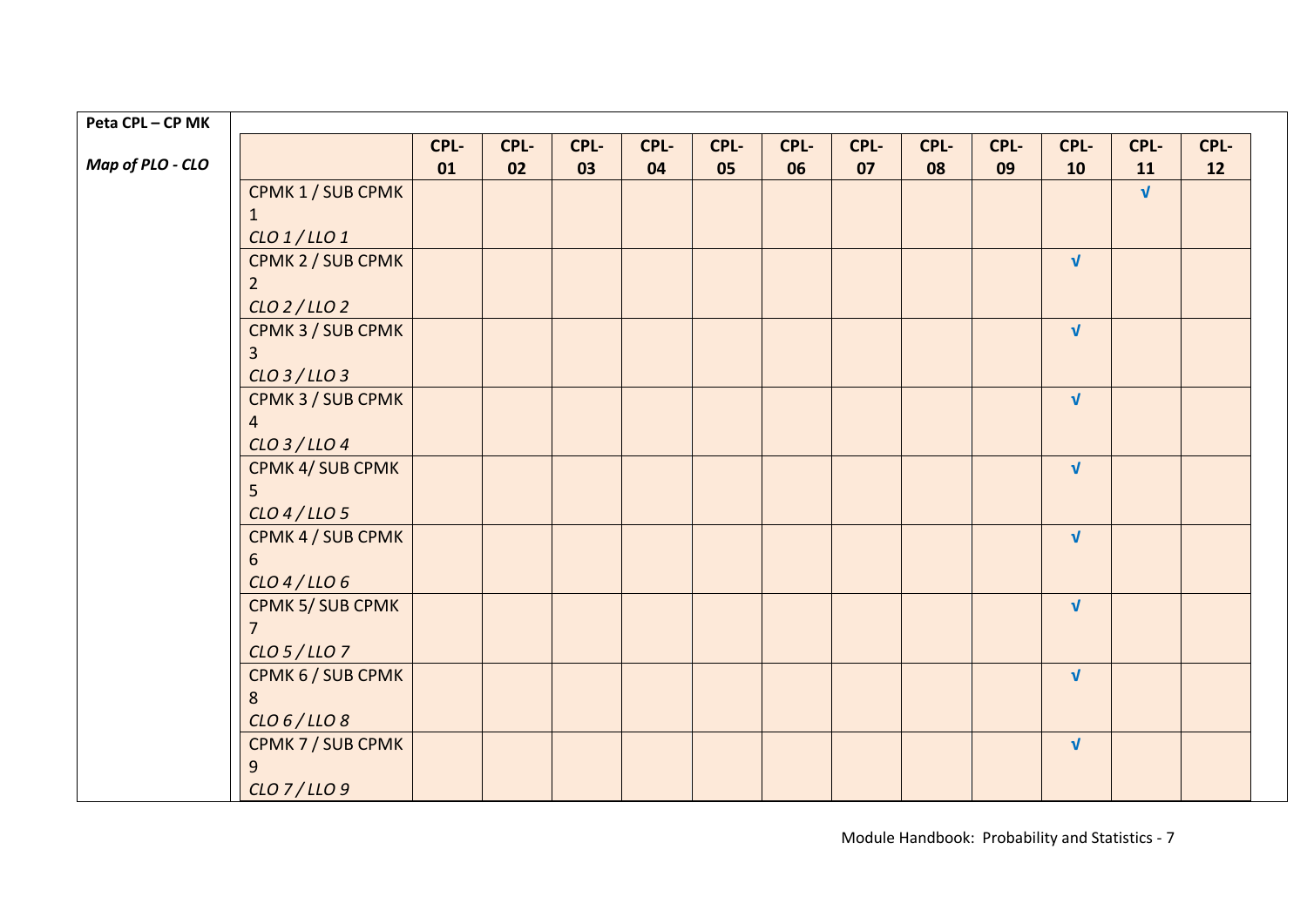|                                | CPMK 8 / SUB CPMK<br>10<br>CLO 8/LLO 10<br>CPMK 9 / SUB CPMK                                                                                                                                                                                                                                                                                                                                                                                                                                                                                                                                                                                                                                                                                                                                                                                                                                                                                                                                                                                                                                                                                                                                                                                                                                                                                                                                                                                                                                                                                                                                                                                                                                                                                                                                                                                                                                                                                                                                                                          |  |  |  |  | $\sqrt{ }$<br>$\sqrt{ }$ |            |  |
|--------------------------------|---------------------------------------------------------------------------------------------------------------------------------------------------------------------------------------------------------------------------------------------------------------------------------------------------------------------------------------------------------------------------------------------------------------------------------------------------------------------------------------------------------------------------------------------------------------------------------------------------------------------------------------------------------------------------------------------------------------------------------------------------------------------------------------------------------------------------------------------------------------------------------------------------------------------------------------------------------------------------------------------------------------------------------------------------------------------------------------------------------------------------------------------------------------------------------------------------------------------------------------------------------------------------------------------------------------------------------------------------------------------------------------------------------------------------------------------------------------------------------------------------------------------------------------------------------------------------------------------------------------------------------------------------------------------------------------------------------------------------------------------------------------------------------------------------------------------------------------------------------------------------------------------------------------------------------------------------------------------------------------------------------------------------------------|--|--|--|--|--------------------------|------------|--|
|                                | 11<br>CLO 9/LLO 11                                                                                                                                                                                                                                                                                                                                                                                                                                                                                                                                                                                                                                                                                                                                                                                                                                                                                                                                                                                                                                                                                                                                                                                                                                                                                                                                                                                                                                                                                                                                                                                                                                                                                                                                                                                                                                                                                                                                                                                                                    |  |  |  |  |                          |            |  |
|                                | CPMK 10 / SUB<br><b>CPMK 12</b>                                                                                                                                                                                                                                                                                                                                                                                                                                                                                                                                                                                                                                                                                                                                                                                                                                                                                                                                                                                                                                                                                                                                                                                                                                                                                                                                                                                                                                                                                                                                                                                                                                                                                                                                                                                                                                                                                                                                                                                                       |  |  |  |  |                          | $\sqrt{ }$ |  |
|                                | CLO 10 / LLO 12<br>CPMK 10 / SUB                                                                                                                                                                                                                                                                                                                                                                                                                                                                                                                                                                                                                                                                                                                                                                                                                                                                                                                                                                                                                                                                                                                                                                                                                                                                                                                                                                                                                                                                                                                                                                                                                                                                                                                                                                                                                                                                                                                                                                                                      |  |  |  |  |                          | $\sqrt{ }$ |  |
|                                | CPMK <sub>13</sub>                                                                                                                                                                                                                                                                                                                                                                                                                                                                                                                                                                                                                                                                                                                                                                                                                                                                                                                                                                                                                                                                                                                                                                                                                                                                                                                                                                                                                                                                                                                                                                                                                                                                                                                                                                                                                                                                                                                                                                                                                    |  |  |  |  |                          |            |  |
|                                | CLO 10 / LLO 13                                                                                                                                                                                                                                                                                                                                                                                                                                                                                                                                                                                                                                                                                                                                                                                                                                                                                                                                                                                                                                                                                                                                                                                                                                                                                                                                                                                                                                                                                                                                                                                                                                                                                                                                                                                                                                                                                                                                                                                                                       |  |  |  |  |                          |            |  |
|                                |                                                                                                                                                                                                                                                                                                                                                                                                                                                                                                                                                                                                                                                                                                                                                                                                                                                                                                                                                                                                                                                                                                                                                                                                                                                                                                                                                                                                                                                                                                                                                                                                                                                                                                                                                                                                                                                                                                                                                                                                                                       |  |  |  |  |                          |            |  |
| Diskripsi Singkat<br><b>MK</b> | Mata Kuliah Wawasan dan Aplikasi Teknologi akan memberikan memberikan inspirasi kepada mahasiswa dalam mengembangkan wawasan ilmu<br>pengetahuan, teknologi dan inovasi serta bentuk aplikasinya di masyarakat dan lingkungan. Sebagai warga negara, mahasiswa nantinya mampu<br>memiliki ketrampilan dan kreativitas dalam mendayagunakan teknologi secara komprehensif. Selama proses perkulihan, mahasiswa mengembangkan<br>pola berpikir didasari model berpikir transformasi informasi dengan matrik logfrem sistemik secara konstrukstif, dengan mendaya gunakan Teknologi<br>Opensource dan Aplikasi mobile. Mulai dari melakukan observasi terhadap masalah, eksplorasi masalah hingga mencari bentuk pemecahan efektif<br>yang memungkinkan tercapai penyelesaian yang konkrit. Dalam mengembangkan bentuk penyelesaian persoalan di masyarakat didasari oleh prinsip<br>pembangunan berkelanjutan. Kekuatan yang diutamakan untuk ditingkatkan dalam penerapan teknologi informasi dan komunikasi yang disertai<br>peningkatan kepekaan sosial sehingga menjadi pribadi yang lebih adaptif dalam bekerjasama mencapai target penyelesaian persoalan di masyarakat.<br>Kemampuan observasi dan wawancara di lapangan juga mendukung ketrampilan yang diberikan kepada mahasiswa sehingga data faktual di lapangan<br>dapat dimanfaatkan secara optimal. Menjelang akhir perkuliahan, mahasiswa mampu merancang proposal Kuliah Kerja Nyata (KKN) yang didasari fakta<br>lapangan secara optimal. Dengan mendayagunakan TIK dan melibatkan keahlian yang telah dimiliki masing-masing mahasiswa sesuai latar belakang<br>keilmuannya secara kreatif untuk kepentingan pembangunan di masyarakat dan lingkungan. Pada Akhir perkuliahan, mahasiswa melaksanakan praktek<br>Kuliah Kerja Lapangan (KKN) Tematik yang mengedepankan pada Capasity building pada masyarakat. Sehingga mahasiswa sebagai insan cerdas perlu<br>untuk diberi kesempatan, berada dan menjadi bagian solusi atas permasalahan yang ada di masyarakat. |  |  |  |  |                          |            |  |
| <b>Short Description</b>       | Technology Insights and Applications courses will provide inspiration to students in developing insight into science, technology and innovation as well                                                                                                                                                                                                                                                                                                                                                                                                                                                                                                                                                                                                                                                                                                                                                                                                                                                                                                                                                                                                                                                                                                                                                                                                                                                                                                                                                                                                                                                                                                                                                                                                                                                                                                                                                                                                                                                                               |  |  |  |  |                          |            |  |
| of Course                      | as the forms of their application in society and the environment. As citizens, students will be able to have skills and creativity in comprehensively<br>utilizing technology. During the recovery process, students develop a thinking pattern based on a constructive information transformation thinking                                                                                                                                                                                                                                                                                                                                                                                                                                                                                                                                                                                                                                                                                                                                                                                                                                                                                                                                                                                                                                                                                                                                                                                                                                                                                                                                                                                                                                                                                                                                                                                                                                                                                                                           |  |  |  |  |                          |            |  |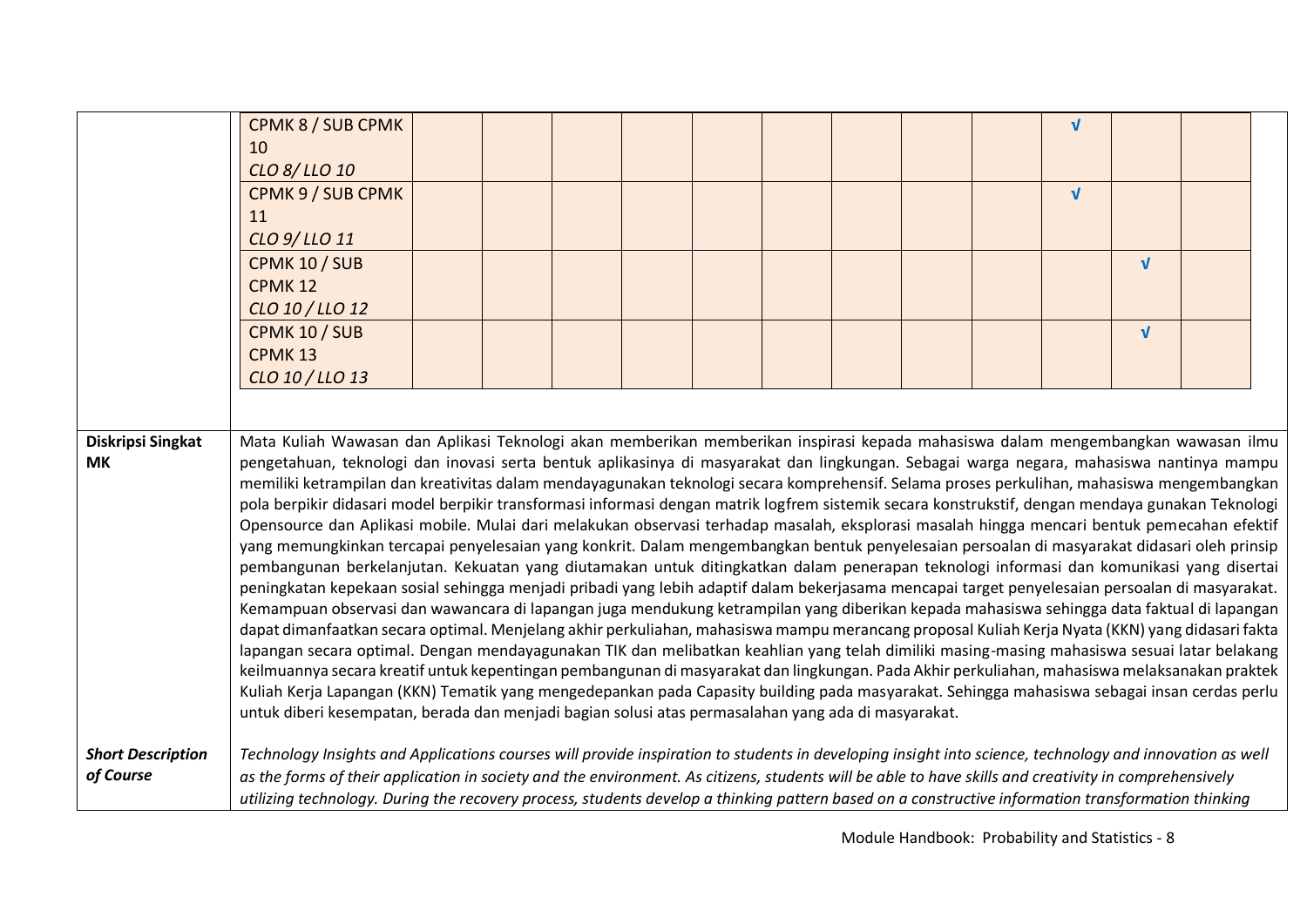|                          | model with a systemic logframe matrix, by leveraging open source technology and mobile applications. Starting from observing problems, exploring<br>problems to finding effective forms of solutions that allow concrete solutions to be achieved. In developing forms of problem solving in the community<br>based on the principle of sustainable development. Strengths that are prioritized to be increased in the application of information and communication<br>technology accompanied by increased social sensitivity so that they become more adaptive individuals in working together to achieve the target of<br>solving problems in society. The ability to observe and interview in the field also supports the skills given to students so that factual data in the field<br>can be used optimally.<br>Towards the end of lectures, students are able to optimally design a Real Work Lecture (KKN) proposal based on field facts. By utilizing ICT and<br>involving the skills that each student has according to their scientific background creatively for the benefit of development in society and the<br>environment. At the end of the lecture, students carry out a Thematic Field Work Practice (KKN) that emphasizes capacity building in the community.<br>So that students as intelligent people need to be given the opportunity to be and be part of the solution to problems that exist in society. |
|--------------------------|----------------------------------------------------------------------------------------------------------------------------------------------------------------------------------------------------------------------------------------------------------------------------------------------------------------------------------------------------------------------------------------------------------------------------------------------------------------------------------------------------------------------------------------------------------------------------------------------------------------------------------------------------------------------------------------------------------------------------------------------------------------------------------------------------------------------------------------------------------------------------------------------------------------------------------------------------------------------------------------------------------------------------------------------------------------------------------------------------------------------------------------------------------------------------------------------------------------------------------------------------------------------------------------------------------------------------------------------------------------------------------------------------------------------------------|
| <b>Bahan Kajian:</b>     | Pengantar dan Transformasi Informasi / Introduction and Information Transformation                                                                                                                                                                                                                                                                                                                                                                                                                                                                                                                                                                                                                                                                                                                                                                                                                                                                                                                                                                                                                                                                                                                                                                                                                                                                                                                                               |
| Materi                   | Log Frame / Log Frame<br>2.                                                                                                                                                                                                                                                                                                                                                                                                                                                                                                                                                                                                                                                                                                                                                                                                                                                                                                                                                                                                                                                                                                                                                                                                                                                                                                                                                                                                      |
| pembelajaran             | Teori sistem dan berpikir sistemik / Systems theory and systemic thinking                                                                                                                                                                                                                                                                                                                                                                                                                                                                                                                                                                                                                                                                                                                                                                                                                                                                                                                                                                                                                                                                                                                                                                                                                                                                                                                                                        |
|                          | Konsep SDGs / SGDs Concepts                                                                                                                                                                                                                                                                                                                                                                                                                                                                                                                                                                                                                                                                                                                                                                                                                                                                                                                                                                                                                                                                                                                                                                                                                                                                                                                                                                                                      |
| <b>Course Materials:</b> | Teknologi Informasi dan Komunikasi (TIK) / Information and Communication Technologies<br>5.<br><b>KKN</b> / Community Service Program<br>6.                                                                                                                                                                                                                                                                                                                                                                                                                                                                                                                                                                                                                                                                                                                                                                                                                                                                                                                                                                                                                                                                                                                                                                                                                                                                                      |
|                          |                                                                                                                                                                                                                                                                                                                                                                                                                                                                                                                                                                                                                                                                                                                                                                                                                                                                                                                                                                                                                                                                                                                                                                                                                                                                                                                                                                                                                                  |
| Pustaka                  | Utama / Main:                                                                                                                                                                                                                                                                                                                                                                                                                                                                                                                                                                                                                                                                                                                                                                                                                                                                                                                                                                                                                                                                                                                                                                                                                                                                                                                                                                                                                    |
|                          | Buku Transformasi Informasi, Dr.techn. Pujo Aji, ST.MT., ITS Pres., 2016<br>1.                                                                                                                                                                                                                                                                                                                                                                                                                                                                                                                                                                                                                                                                                                                                                                                                                                                                                                                                                                                                                                                                                                                                                                                                                                                                                                                                                   |
| <b>References</b>        | Alfred Watkins and Michel Ehst, "Science, Technology and Innovation: Capacity Building for Sustainable Growth and Poverty Reduction", The International<br>2.<br>Bank for Reconstruction and Development, Washington DC, 2008.                                                                                                                                                                                                                                                                                                                                                                                                                                                                                                                                                                                                                                                                                                                                                                                                                                                                                                                                                                                                                                                                                                                                                                                                   |
|                          | Frieder Meyer Krahmer, "Innovation and Sustainable Development-Lesson for Innovation Policies, "A Springer-Verlag Company, Heidelberg, 1998.<br>3.                                                                                                                                                                                                                                                                                                                                                                                                                                                                                                                                                                                                                                                                                                                                                                                                                                                                                                                                                                                                                                                                                                                                                                                                                                                                               |
|                          | Arahan Pelaksanaan Tujuan Pembangunan, Alamat Kontak: Website : sdgs.bappenas.go.id<br>4.                                                                                                                                                                                                                                                                                                                                                                                                                                                                                                                                                                                                                                                                                                                                                                                                                                                                                                                                                                                                                                                                                                                                                                                                                                                                                                                                        |
|                          | Pendukung / Supporting:                                                                                                                                                                                                                                                                                                                                                                                                                                                                                                                                                                                                                                                                                                                                                                                                                                                                                                                                                                                                                                                                                                                                                                                                                                                                                                                                                                                                          |
|                          |                                                                                                                                                                                                                                                                                                                                                                                                                                                                                                                                                                                                                                                                                                                                                                                                                                                                                                                                                                                                                                                                                                                                                                                                                                                                                                                                                                                                                                  |
|                          |                                                                                                                                                                                                                                                                                                                                                                                                                                                                                                                                                                                                                                                                                                                                                                                                                                                                                                                                                                                                                                                                                                                                                                                                                                                                                                                                                                                                                                  |
|                          |                                                                                                                                                                                                                                                                                                                                                                                                                                                                                                                                                                                                                                                                                                                                                                                                                                                                                                                                                                                                                                                                                                                                                                                                                                                                                                                                                                                                                                  |
|                          |                                                                                                                                                                                                                                                                                                                                                                                                                                                                                                                                                                                                                                                                                                                                                                                                                                                                                                                                                                                                                                                                                                                                                                                                                                                                                                                                                                                                                                  |
|                          |                                                                                                                                                                                                                                                                                                                                                                                                                                                                                                                                                                                                                                                                                                                                                                                                                                                                                                                                                                                                                                                                                                                                                                                                                                                                                                                                                                                                                                  |
| Dosen Pengampu           | Ir.Josaphat Pramudijanto, M.Eng                                                                                                                                                                                                                                                                                                                                                                                                                                                                                                                                                                                                                                                                                                                                                                                                                                                                                                                                                                                                                                                                                                                                                                                                                                                                                                                                                                                                  |
| <b>Lecturers</b>         |                                                                                                                                                                                                                                                                                                                                                                                                                                                                                                                                                                                                                                                                                                                                                                                                                                                                                                                                                                                                                                                                                                                                                                                                                                                                                                                                                                                                                                  |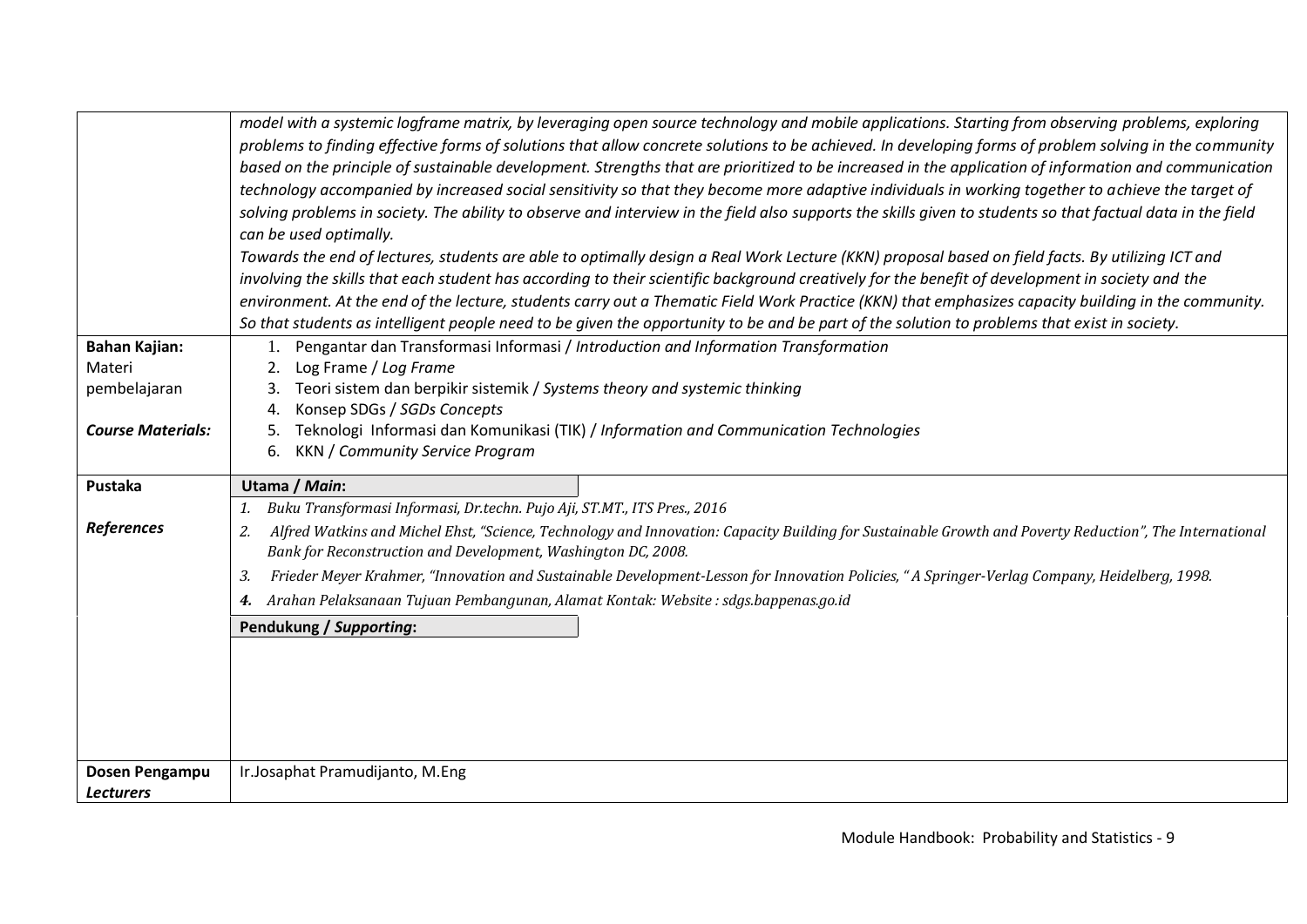| Prerequisite   | Matakuliah syarat                                                                                                                                                                  |                                                                                                                                                                          |                                                                                                                                     |                                                                                                                                                        |                                                                                                                                 |                                                                                                                                                                     |                                              |
|----------------|------------------------------------------------------------------------------------------------------------------------------------------------------------------------------------|--------------------------------------------------------------------------------------------------------------------------------------------------------------------------|-------------------------------------------------------------------------------------------------------------------------------------|--------------------------------------------------------------------------------------------------------------------------------------------------------|---------------------------------------------------------------------------------------------------------------------------------|---------------------------------------------------------------------------------------------------------------------------------------------------------------------|----------------------------------------------|
|                | Kemampuan akhir tiap                                                                                                                                                               | Penilaian / Assessment                                                                                                                                                   |                                                                                                                                     |                                                                                                                                                        | <b>Bantuk Pembelajaran; Metode</b><br>Pembelajaran; Penugasan Mahasiswa;                                                        | Materi Pembelajaran                                                                                                                                                 | <b>Bobot</b>                                 |
| Mg ke/<br>Week | tahapan belajar (Sub-CPMK)<br><b>Final ability of each learning</b><br>stage (LLO)                                                                                                 | Indikator /<br><b>Indicator</b>                                                                                                                                          | Kriteria & Teknik /<br>Criteria &<br><b>Techniques</b>                                                                              | [Estimasi Waktu] /<br>Form of Learning; Learning Method;<br><b>Student Assignment;</b><br><b>Estimated Time]</b>                                       |                                                                                                                                 | [Pustaka] /<br><b>Learning Material</b><br>[Reference]                                                                                                              | Penilaian<br>/Assess-<br>ment<br>Load $(\%)$ |
| (1)            | (2)                                                                                                                                                                                | (3)                                                                                                                                                                      | (4)                                                                                                                                 | Tatap Muka/<br>$In-class (5)$                                                                                                                          | Daring /<br>Online (6)                                                                                                          | (7)                                                                                                                                                                 | (8)                                          |
| $\mathbf{1}$   | Mahasiswa Mampu<br>• Memahami garis besar<br>perkuliahan<br>• Mentransformasi informasi.<br>• Konsep matrik Logframe<br>Students are able to<br>• Understand the course<br>outline | Mampu menemukan<br>contoh-contoh<br>permasalah yang dapat<br>diselesaikan dengan<br>pendekatan matrik<br>logframe<br>Be able to find examples<br>of problems that can be | Non-tes:<br>Tugas 1 tahap 1:<br>Melakukan diskusi<br>dengan kelompok<br>untuk menentukan<br>permasalahan<br>logframe.<br>Non-test : | $\bullet$ Kuliah dan<br>brainstorming,<br>tanya jawab.<br>$[TM:2\times 50'']$<br>$[BM:2 \times 60'']$<br>$[PT:2 \times 60'']$<br>• Presentation<br>and | $\bullet$ Chatting dan<br>diskusi dalam<br>forum platform<br>ITS.<br>$\bullet$ Chat and<br>discussion in ITS<br>platform forum. | Kontrak kuliah:<br>$\bullet$<br>- Motivasi belajar<br>- Rencana<br>pembelajaran<br>- Aturan-aturan<br>perkuliahan<br>- Tujuan<br>perkuliahan<br>- Sistem penilaian, | 3                                            |
|                | • Transforming information<br>• Logframe matrix concept                                                                                                                            | solved using a logframe<br>matrix approach                                                                                                                               | Task 1 stage 1:                                                                                                                     | brainstorming,                                                                                                                                         |                                                                                                                                 | buku ajar/sumber<br>pustaka                                                                                                                                         |                                              |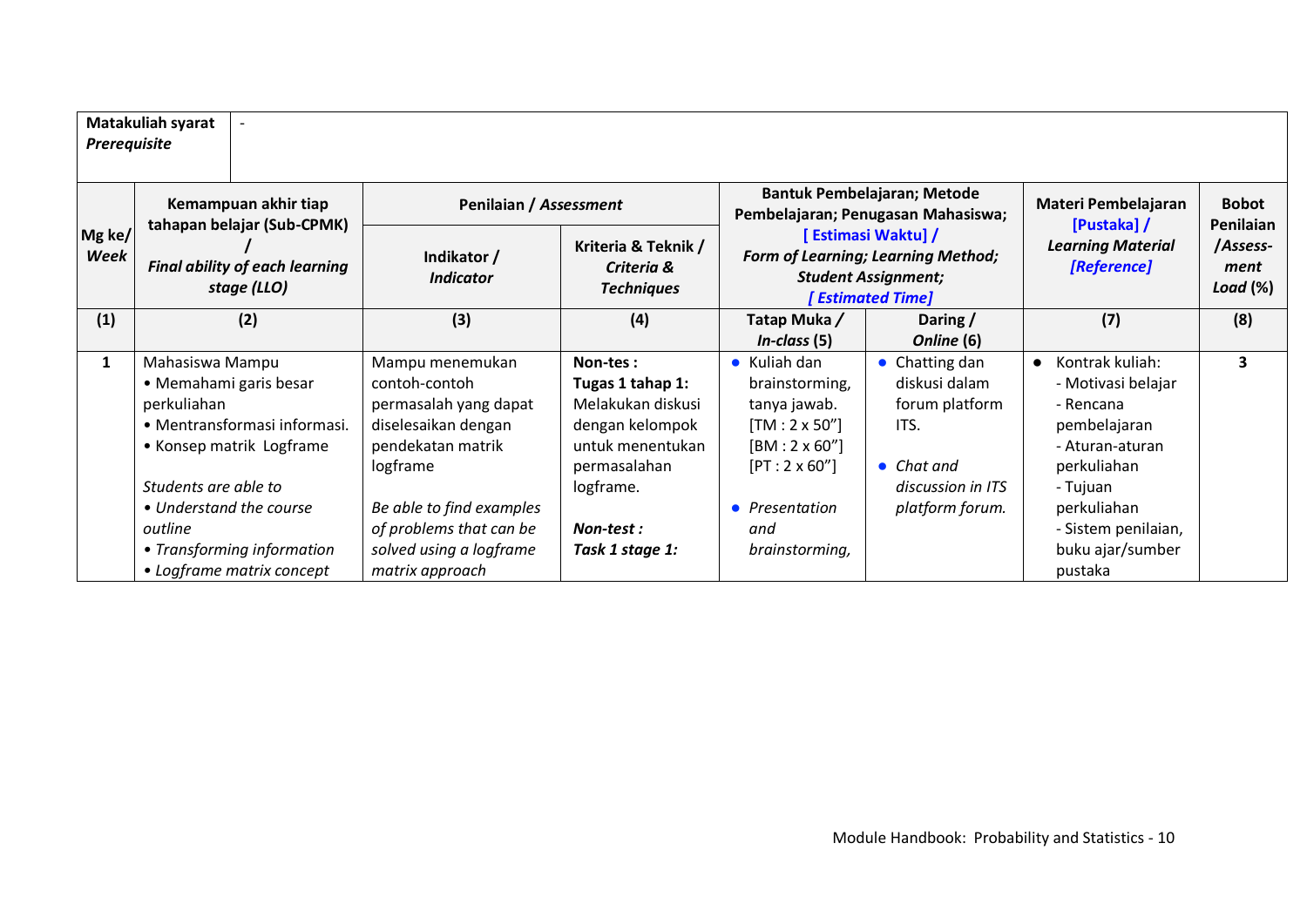|                |                                            |                                                           | Hold discussions<br>with groups to<br>determine<br>logframe<br>problems | ask and<br>answer.<br>$[FF:1 \times 50"]$<br>$[SA:1 \times 60"]$<br>$[SS:1\times60"]$ | • Karakteristik Data<br>• Levels of<br>Measurement<br>• Representasi Data<br>dengan Grafik<br>• Representasi Data<br>dengan Tabel<br>[Link materi di<br>MyITSClassroom]<br>• Course contract:<br>- Motivation to<br>learn<br>- Lesson plan<br>- Lecture rules<br>- Course objective<br>- Assessment<br>system, textbooks<br>/ library resources<br>$\bullet$ Data<br>Characteristics<br>$\bullet$ Levels of<br>Measurement<br>$\bullet$ Data<br>Representation<br>with Graph<br>$\bullet$ Data<br>Representation<br>with Table |                         |
|----------------|--------------------------------------------|-----------------------------------------------------------|-------------------------------------------------------------------------|---------------------------------------------------------------------------------------|--------------------------------------------------------------------------------------------------------------------------------------------------------------------------------------------------------------------------------------------------------------------------------------------------------------------------------------------------------------------------------------------------------------------------------------------------------------------------------------------------------------------------------|-------------------------|
| $\overline{2}$ | Mahasiswa Mampu membuat<br>matrik Logframe | Mampu menemukan<br>contoh-contoh<br>permasalah yang dapat | Non-tes:<br>Tugas 1 tahap 2:                                            | · Kuliah, diskusi,<br>tanya jawab,                                                    | Konsep, dan Praktek<br>membuat Matrik<br>Logframe                                                                                                                                                                                                                                                                                                                                                                                                                                                                              | $\overline{\mathbf{3}}$ |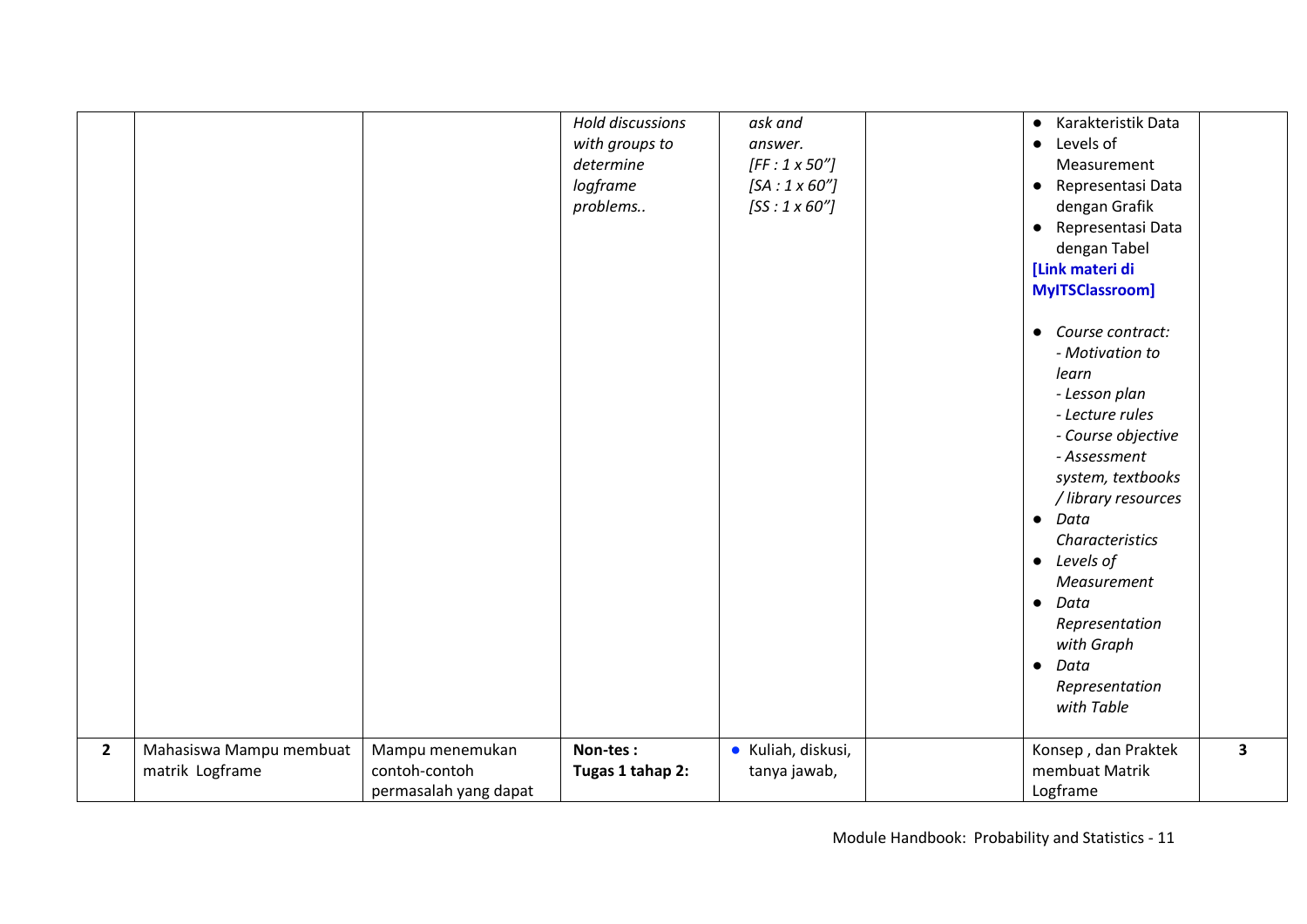|              | Students are able to make<br>Logframe Matrixs                                                                                                                                    | diselesaikan dengan<br>pendekatan matrik<br>logframe.<br>Be able to find examples<br>of problems that can be<br>solved by using logframe<br>matrix approach.                                                                                      | Melakukan diskusi<br>dengan kelompok<br>untuk menentukan<br>permasalahan<br>logframe<br>Non-test:<br>Task 1 stage 2:<br>Hold discussions<br>with groups to<br>determine<br>logframe problems                             | latihan soal,<br>tugas.<br>$[TM: 2 \times 50"$<br>$[BM:2 \times 50'']$<br>$[PT:2 \times 50'']$<br>• Presentation,<br>discussion, ask<br>and answer,<br>exercise,<br>assignment<br>$[FF:2 \times 50"]$<br>$[SA:2 \times 60"]$<br>$[SS:2 \times 60"]$                                      | Concepts and<br>Practices to create a<br>Logframe Matrix                         |                         |
|--------------|----------------------------------------------------------------------------------------------------------------------------------------------------------------------------------|---------------------------------------------------------------------------------------------------------------------------------------------------------------------------------------------------------------------------------------------------|--------------------------------------------------------------------------------------------------------------------------------------------------------------------------------------------------------------------------|------------------------------------------------------------------------------------------------------------------------------------------------------------------------------------------------------------------------------------------------------------------------------------------|----------------------------------------------------------------------------------|-------------------------|
| $\mathbf{3}$ | Mahasiswa mampu memiliki<br>ketrampilan berpikir sistemik<br>dalam menghadapi<br>permasalah<br>Students are able to have<br>systemic thinking skills in<br>dealing with problems | Mampu menemukan<br>contoh-contoh<br>permasalah yang dapat<br>diselesaikan dengan<br>pendekatan sistemik<br>dalam teori sistem.<br>Be able to find examples<br>of problems that can be<br>solved with a systemic<br>approach in systems<br>theory. | Non-tes:<br>Tugas 1 tahap 3:<br>Melakukan diskusi<br>dengan kelompok<br>untuk menentukan<br>persoalan sistemik.<br>Non-test:<br>Task 1 stage 3:<br>Hold discussions<br>with groups to<br>determine systemic<br>problems. | · Kuliah, diskusi,<br>tanya jawab,<br>latihan soal,<br>tugas<br>$[TM: 2 \times 50"$<br>$[BM:2 \times 50'']$<br>$[PT:2 \times 50'']$<br>• Presentation,<br>discussion, ask<br>and answer,<br>exercise,<br>assignment<br>$[FF:4 \times 50"]$<br>$[SA:4 \times 60"]$<br>$[SS:4 \times 60"]$ | Teori sistem dan<br>berpikir sistemik<br>Systems theory and<br>systemic thinking | $\overline{\mathbf{3}}$ |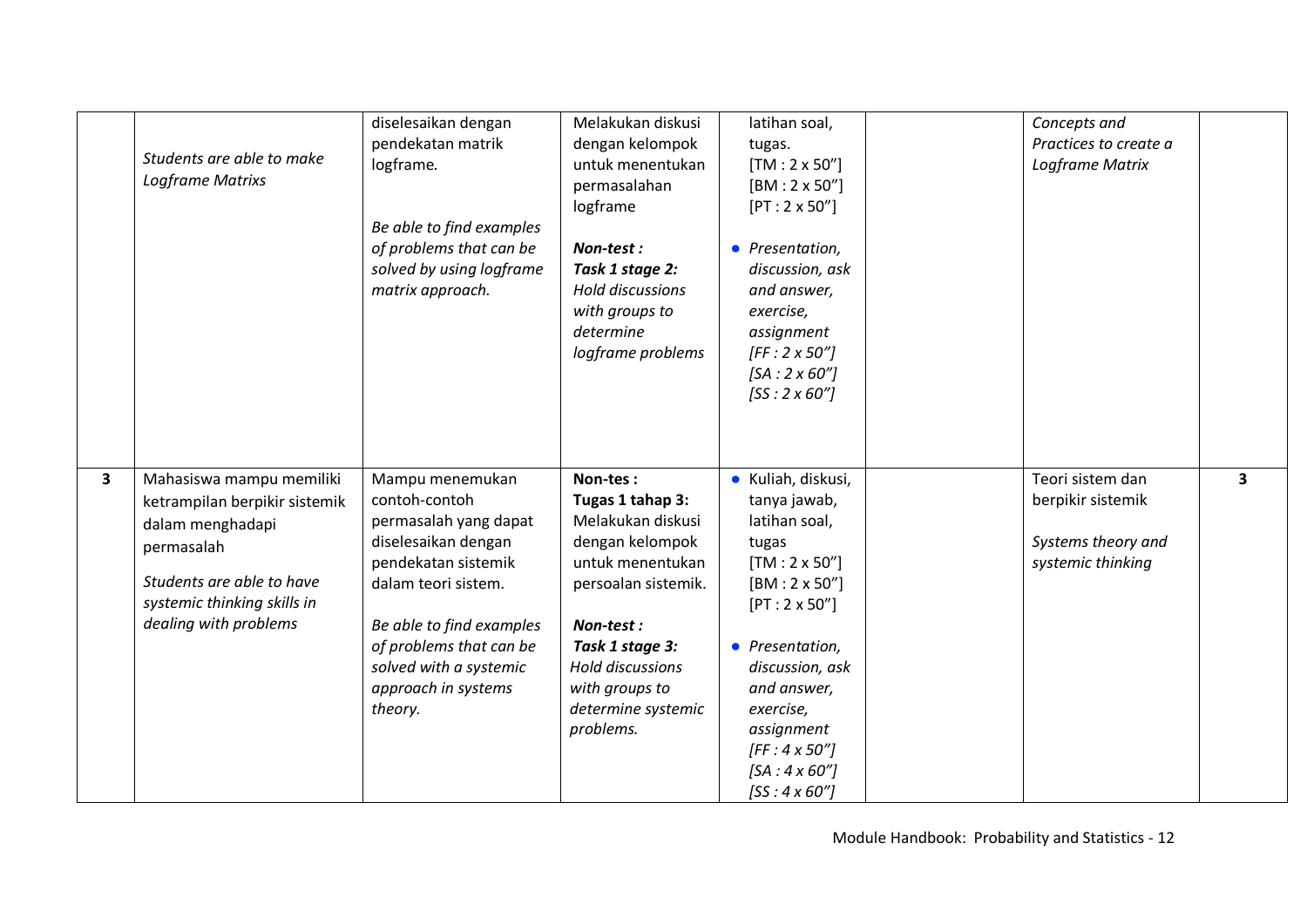| $4 - 5$ | Mahasiswa mampu<br>mengamati persoalan di<br>lingkungan dengan<br>pendekatan pembangunan<br>berkelanjutan<br>Students are able to observe<br>problems in the environment<br>with a sustainable<br>development approach | Mampu menemukan<br>masing-masing contoh<br>persoalan yang ada<br>sesuai aspek dalam SDG's<br>Be able to find each<br>example of problems that<br>exist according to aspects<br>of the SDGs  | Non-tes:<br>Tugas 1 tahap 4:<br>Melakukan diskusi<br>dengan kelompok<br>untuk menemukan<br>persoalan sesuai<br>aspek dalam SDG's.<br>Non-test :<br>Task 1 stage 4:<br><b>Hold discussions</b><br>with groups to find<br>problems according<br>to aspects of the<br><b>SDGs</b> | $\bullet$                                                                                                                                                                         | Konsep Sustainable,<br>Sosial Development<br>Goals (SDGs)<br>Concept of<br>Sustainable, Social<br><b>Development Goals</b><br>(SDGS)                                         | $\overline{\mathbf{3}}$ |
|---------|------------------------------------------------------------------------------------------------------------------------------------------------------------------------------------------------------------------------|---------------------------------------------------------------------------------------------------------------------------------------------------------------------------------------------|--------------------------------------------------------------------------------------------------------------------------------------------------------------------------------------------------------------------------------------------------------------------------------|-----------------------------------------------------------------------------------------------------------------------------------------------------------------------------------|------------------------------------------------------------------------------------------------------------------------------------------------------------------------------|-------------------------|
| 6       |                                                                                                                                                                                                                        |                                                                                                                                                                                             | <b>EVALUASI TENGAH SEMESTER</b><br><b>MID-SEMESTER EXAM</b>                                                                                                                                                                                                                    |                                                                                                                                                                                   |                                                                                                                                                                              | 20                      |
| $7 - 8$ | <b>Tugas Kelompok</b><br>Wastek<br>Technology Insight and<br><b>Applications Group Duties</b>                                                                                                                          | Mampu<br>mempresentasikan hasil<br>kerja kelompok dengan<br>pendekatan Aspek Kreatif<br>Mahasiswa.<br>Able to present group<br>work with the Student<br><b>Creative Aspects</b><br>approach | Non-tes:<br>Tugas 1 tahap 5:<br>Melakukan diskusi<br>dengan kelompok<br>untuk menemukan<br>persoalan sesuai<br>aspek dalam SDG's<br>Non-test:<br>Task 1 stage 5:<br><b>Hold discussions</b><br>with groups to find<br>problems according                                       | • Presentasi,<br><b>Small Group</b><br>Discussion,<br>tanya jawab.<br>$[TM + BM: 2x]$<br>$2 \times 50$ menit]<br>• Presentation,<br>small group<br>discussion, ask<br>and answer. | Presentasi Tugas<br>$\bullet$<br>Logframe dan<br>Transformasi<br>Informasi<br>Presentasi Tugas<br>dari minggu ke 3,<br>4, 5<br>Logframe and<br>Information<br>Transformation | 3                       |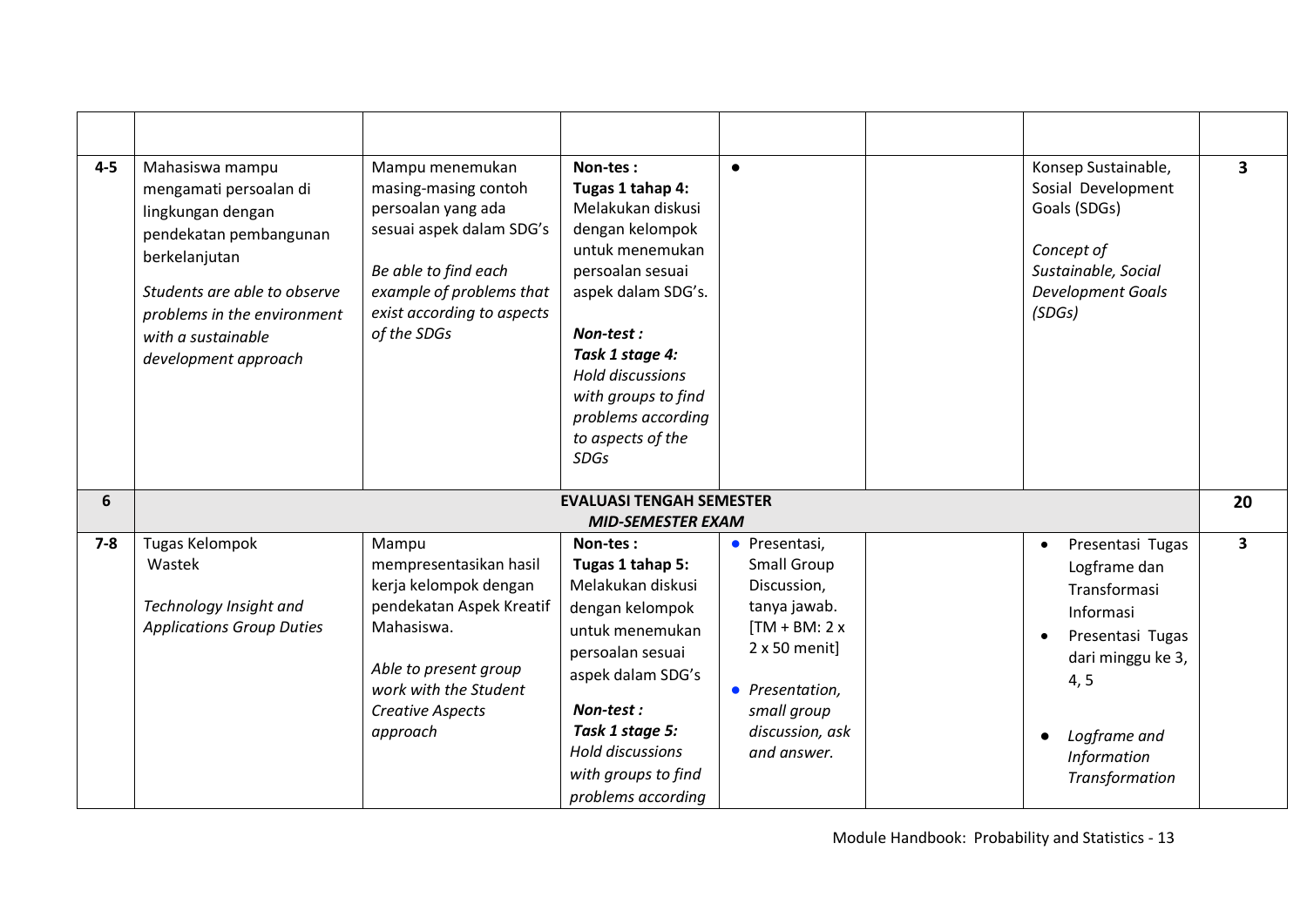| 9  | Mahasiswa mengenali<br>wilayah kerja lapangan<br>bersama kelompok serta                                                                               | Mendapatkan<br>$\bullet$                                                                                                                                                                                                                                 | <b>SDGs</b>                                                                                                                                                                            | $50''$ ]                                                                                             | <b>Assignments</b><br>from week 3, 4,                                                                        |      |
|----|-------------------------------------------------------------------------------------------------------------------------------------------------------|----------------------------------------------------------------------------------------------------------------------------------------------------------------------------------------------------------------------------------------------------------|----------------------------------------------------------------------------------------------------------------------------------------------------------------------------------------|------------------------------------------------------------------------------------------------------|--------------------------------------------------------------------------------------------------------------|------|
|    |                                                                                                                                                       |                                                                                                                                                                                                                                                          |                                                                                                                                                                                        |                                                                                                      |                                                                                                              |      |
|    |                                                                                                                                                       |                                                                                                                                                                                                                                                          |                                                                                                                                                                                        |                                                                                                      |                                                                                                              |      |
|    |                                                                                                                                                       |                                                                                                                                                                                                                                                          |                                                                                                                                                                                        |                                                                                                      | 5.                                                                                                           |      |
|    | mendapatkan gambaran<br>mengenai permasalahan yang                                                                                                    | sejumlah data awal<br>mengenai situasi dan<br>kondisi langsung di<br>lapangan.<br>Mendapatkan data<br>$\bullet$                                                                                                                                          | Non-tes:<br>Tugas 2 tahap 1:<br>Melakukan<br>observasi langsung<br>di lapangan.<br>Pengamatan                                                                                          | • Asistensi<br><b>SURVEI</b><br>(Pendahuluan)<br>Lapangan [TM<br>$+ BM: 2 x 2 x$<br>50 menit]        | Pengamatan lapangan<br>(Pendahuluan /<br>mahasiswa dan dosen<br>pembimbing KKN)<br><b>Field observations</b> | 3,75 |
|    | membutuhkan solusinya.<br>Students recognize the field<br>work area with the group and<br>get an overview of the<br>problems that need a<br>solution. | awal: sejumlah<br>persoalan yang ada di<br>lapangan.<br>Obtaining some initial<br>$\bullet$<br>data regarding<br>situations and<br>conditions directly in<br>the field.<br>Obtaining initial data:<br>$\bullet$<br>a number of problems<br>in the field. | langsung,<br>wawancara dengan<br>masyarakat<br>Non-test:<br>Task 2 stage 1:<br>Make direct<br>observations in the<br>field.<br>Direct observation,<br>interviews with the<br>community | <b>Field Survey</b><br>Assistance<br>(Preliminary)<br>$\sqrt{FF + SA}$ : 2 x 2 x<br>50 <sup>''</sup> | (Introduction /<br>students and lecturers<br><b>Community Service</b><br>Program).                           |      |
| 10 | Teknologi Opensource<br>Opensource technology                                                                                                         | Memahami Teknologi<br>CMS untuk membuat<br>website/web blog.                                                                                                                                                                                             | Non-tes:<br>Tugas 2 tahap 2:<br>Menggunakan CMS                                                                                                                                        | Ceramah<br>Hand-on<br>group project                                                                  | Teknologi Custome<br>Management System<br>(CMS) untuk membuat                                                | 3,75 |
|    |                                                                                                                                                       | Able to represent<br>$\bullet$<br>data from two<br>variables according to<br>their characteristics<br>Be able to determine<br>the strength of the                                                                                                        | Wordpress untuk<br>membuat<br>website/web blog.<br>Non-test:<br>Task 2 stage 2:                                                                                                        | Tanya Jawab<br>$TM + BM: 2x$<br>50 menit]<br>Lectures<br>Hand-on<br>project group                    | website menggunakan<br>wordpress.<br><b>Custom Management</b><br>System (CMS)<br>technology to create a      |      |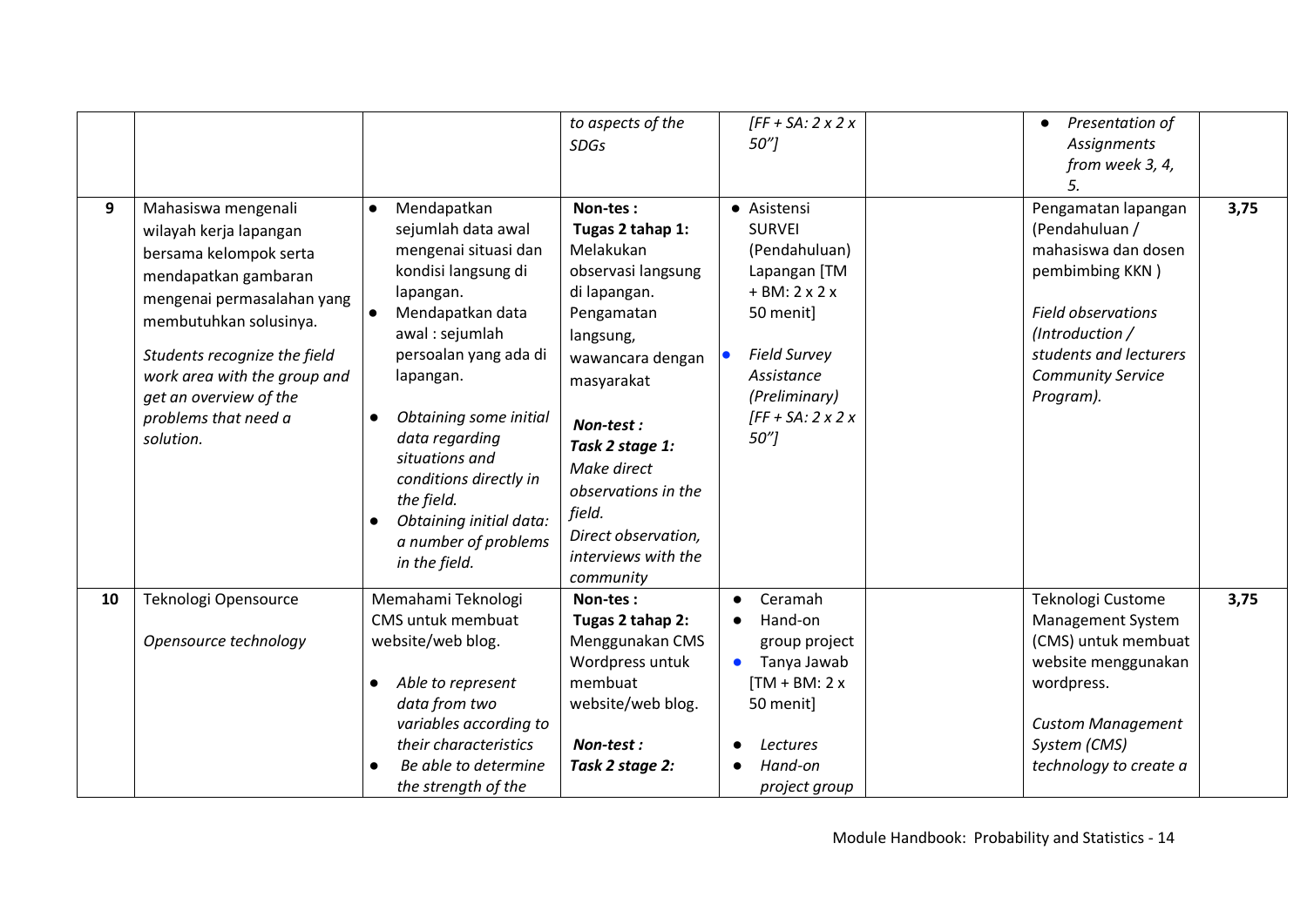|    |                                                                              | correlation between<br>two variables                                                                                                                                             | <b>Using Wordpress</b><br>CMS to create a<br>website / web blog.                                                                                                                                                                                                                               | Frequently<br>$\bullet$<br>Asked<br><b>Questions [FF</b><br>$+ SA: 2x2x$<br>$50^{\prime\prime}$                                                                                                                                              | website using<br>wordpress.                                                                                                                                                                                                                                                                                                                                                                                                        |      |
|----|------------------------------------------------------------------------------|----------------------------------------------------------------------------------------------------------------------------------------------------------------------------------|------------------------------------------------------------------------------------------------------------------------------------------------------------------------------------------------------------------------------------------------------------------------------------------------|----------------------------------------------------------------------------------------------------------------------------------------------------------------------------------------------------------------------------------------------|------------------------------------------------------------------------------------------------------------------------------------------------------------------------------------------------------------------------------------------------------------------------------------------------------------------------------------------------------------------------------------------------------------------------------------|------|
| 11 | Aplikasi Mobile untuk<br>Masyarakat<br><b>Mobile Application for Society</b> | Mampu menggunakan<br>aplikasi mobile untuk<br>memecahkan<br>permasalahan umum di<br>masyarakat.<br>Able to use mobile<br>applications to solve<br>common problems in<br>society. | Non-tes:<br>Tugas 2 tahap 3:<br>Mengexploreasi<br>beberapa aplikasi<br>mobile untuk<br>memecahkan<br>permasalahan<br>umum sehari-hari di<br>masyarakat.<br>Non-test:<br>Task 2 stage 3:<br><b>Exploring several</b><br>mobile applications<br>to solve common<br>daily problems in<br>society. | Presentasi<br>$\bullet$<br>Hand-on<br>group<br>project.<br>Tanya Jawab<br>$[TM + BM: 2x]$<br>50 menit]<br><b>Lectures</b><br>Hand-on<br>project group<br>Frequently<br>$\bullet$<br>Asked<br><b>Questions [FF</b><br>$+ SA: 2x2x$<br>$50$ "] | Aplikasi Mobile:<br>Camscanner, Kahoot!,<br>Zipgrade, Teknologi<br>penyimpanan cloud,<br><b>Collaboration Work,</b><br>Online Questinnaire,<br>Foto/Video grafi,<br>Online Meeting,<br>google calendar<br><b>Mobile Applications:</b><br>Camscanner, Kahoot !,<br>Zipgrade, Cloud<br>storage technology,<br><b>Collaboration Work,</b><br>Online Questinnaire,<br>Photo / Video<br>graphics, Online<br>Meeting, google<br>calendar | 3,75 |
| 12 | Presentasi Tugas TIK<br><b>ICT Task Presentation</b>                         | Mampu membuat<br>website /web blog<br>dengan menggunakan<br>CMS wordpress.                                                                                                       | Non-tes:<br>Tugas 2 tahap 4:<br>Mengeksploarasi<br>teknologi CMS, i.e.<br>wordpress untuk<br>membuat website.                                                                                                                                                                                  | Presentasi<br>$\bullet$<br>Demo Projek<br>$[TM + BM: 2x]$<br>50 menit]<br>• Presentation<br>• Project Demo                                                                                                                                   | Presentasi Proyek<br>Pembuatan<br>Website/Web blog.<br>Website / Web blog<br>development project<br>presentation.                                                                                                                                                                                                                                                                                                                  | 3,75 |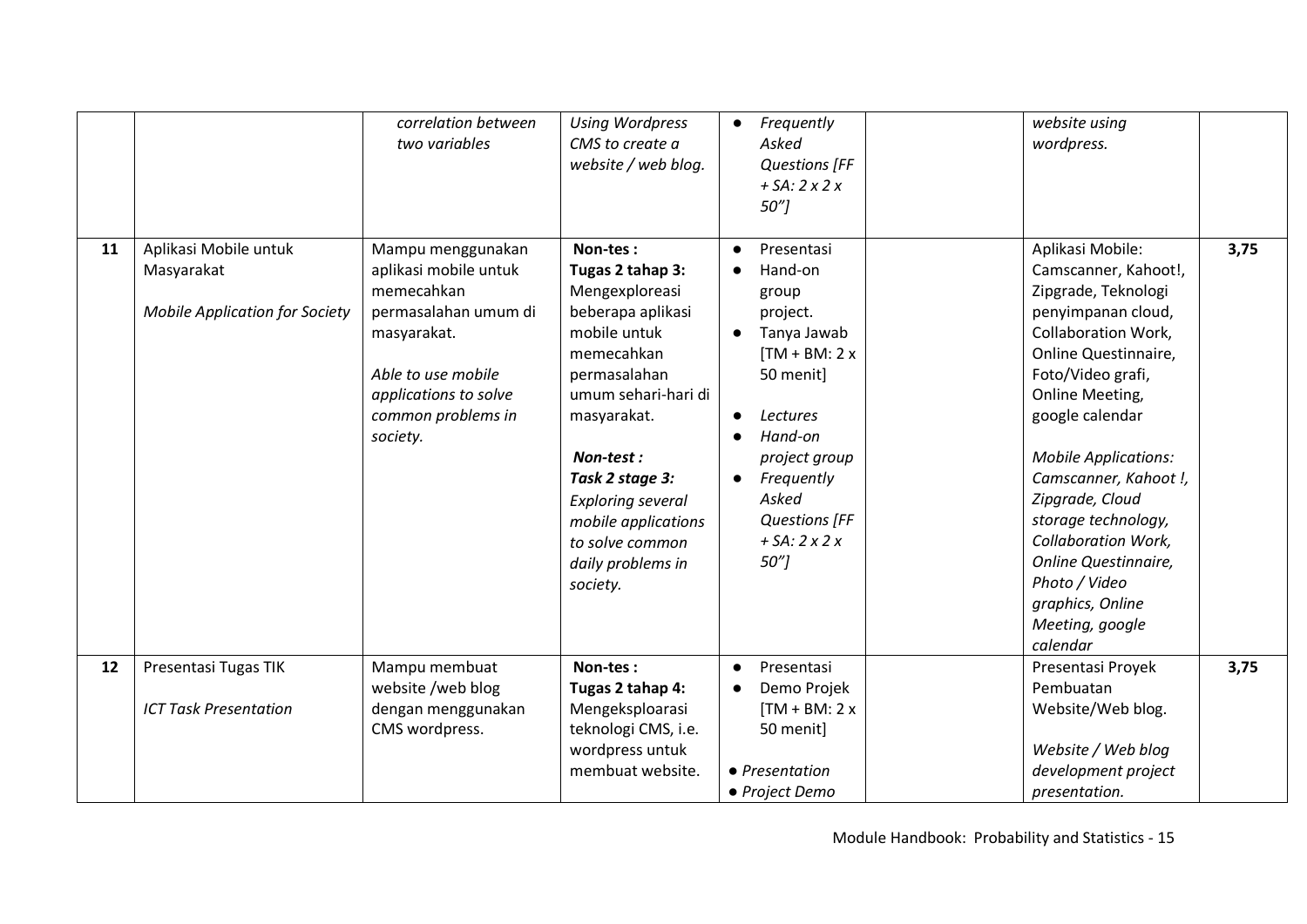|           |                                 | Able to create a website / | Non-test:               | $\sqrt{FF + SA}$ : 2 x 2 x |                          |      |
|-----------|---------------------------------|----------------------------|-------------------------|----------------------------|--------------------------|------|
|           |                                 | web blog using wordpress   | Task 2 stage 4:         | $50''$ ]                   |                          |      |
|           |                                 | CMS.                       | <b>Exploiting CMS</b>   |                            |                          |      |
|           |                                 |                            | technology, i.e.        |                            |                          |      |
|           |                                 |                            | wordpress to create     |                            |                          |      |
|           |                                 |                            | a website.              |                            |                          |      |
| $13 - 14$ | Mahasiswa memiliki wawasan      | Menyusun struktur          | Non-tes:                | Diskusi<br>$\bullet$       | Mencari informasi        | 12,5 |
|           | berhubungan dengan pola         | kelompok kerja, serta      | Tugas 3 tahap 1:        | kelompok                   | kreatif untuk kegiatan   |      |
|           | kerjasama (teamwork) dan        | pengenalan masing-         | Melakukan diskusi       | Tanya Jawab                | <b>KKN</b>               |      |
|           | ketrampilan praktis             | masing anggota.            | dengan kelompok.        | $TM + BM: 2x$              |                          |      |
|           | komunikasi interpersonal        | Mengenali keunikan dan     |                         | 50 menit]                  | Looking for creative     |      |
|           | serta wawasan kegiatan kerja    | kapasitas anggota          | Non-test:               |                            | information for          |      |
|           | di masyarakat dan               | sebagai salah satu         | Task 3 stage 1:         | Group<br>$\bullet$         | <b>Community Service</b> |      |
|           | lingkungannya dengan            | kekuatan tim dalam         | <b>Hold discussions</b> | discussion                 | Program.                 |      |
|           | memanfaatkan keilmuan           | melaksanakan kerja di      | with groups.            | Frequently<br>$\bullet$    |                          |      |
|           | mahasiswa sesuai jurusan dan    | lapangan.                  |                         | Asked                      |                          |      |
|           | serta mendayagunakan            |                            |                         | Questions                  |                          |      |
|           | kemajuan teknologi.             | Arrange the structure of   |                         | $\sqrt{FF + SA}$ : 2 x 2 x |                          |      |
|           |                                 | the working group, as      |                         | 50"]                       |                          |      |
|           | Students have insights related  | well as the introduction   |                         |                            |                          |      |
|           | to teamwork and practical       | of each member.            |                         |                            |                          |      |
|           | interpersonal communication     | Recognizing the            |                         |                            |                          |      |
|           | skills as well as insights into | uniqueness and capacity    |                         |                            |                          |      |
|           | work activities in the          | of members as one of the   |                         |                            |                          |      |
|           | community and their             | team's strengths in        |                         |                            |                          |      |
|           | environment by utilizing        | carrying out work in the   |                         |                            |                          |      |
|           | student knowledge according     | field.                     |                         |                            |                          |      |
|           | to their majors and utilizing   |                            |                         |                            |                          |      |
|           | technological advances.         |                            |                         |                            |                          |      |
| 15        | Mahasiswa mampu                 | Penyajian data riil        | Non-tes:                | Presentasi<br>$\bullet$    | Presentasi hasil survei  | 12,5 |
|           | memaparkan hasil kegiatan       | dengan presentasi          | Tugas 3 tahap 2:        | kelompok                   | awal                     |      |
|           | survei lapangan secara lisan    | kelompok sesuai kegiatan   | Presentasi hasil        | sesuai                     |                          |      |
|           |                                 | lapangan secara            | survei awal             | kegiatan                   |                          |      |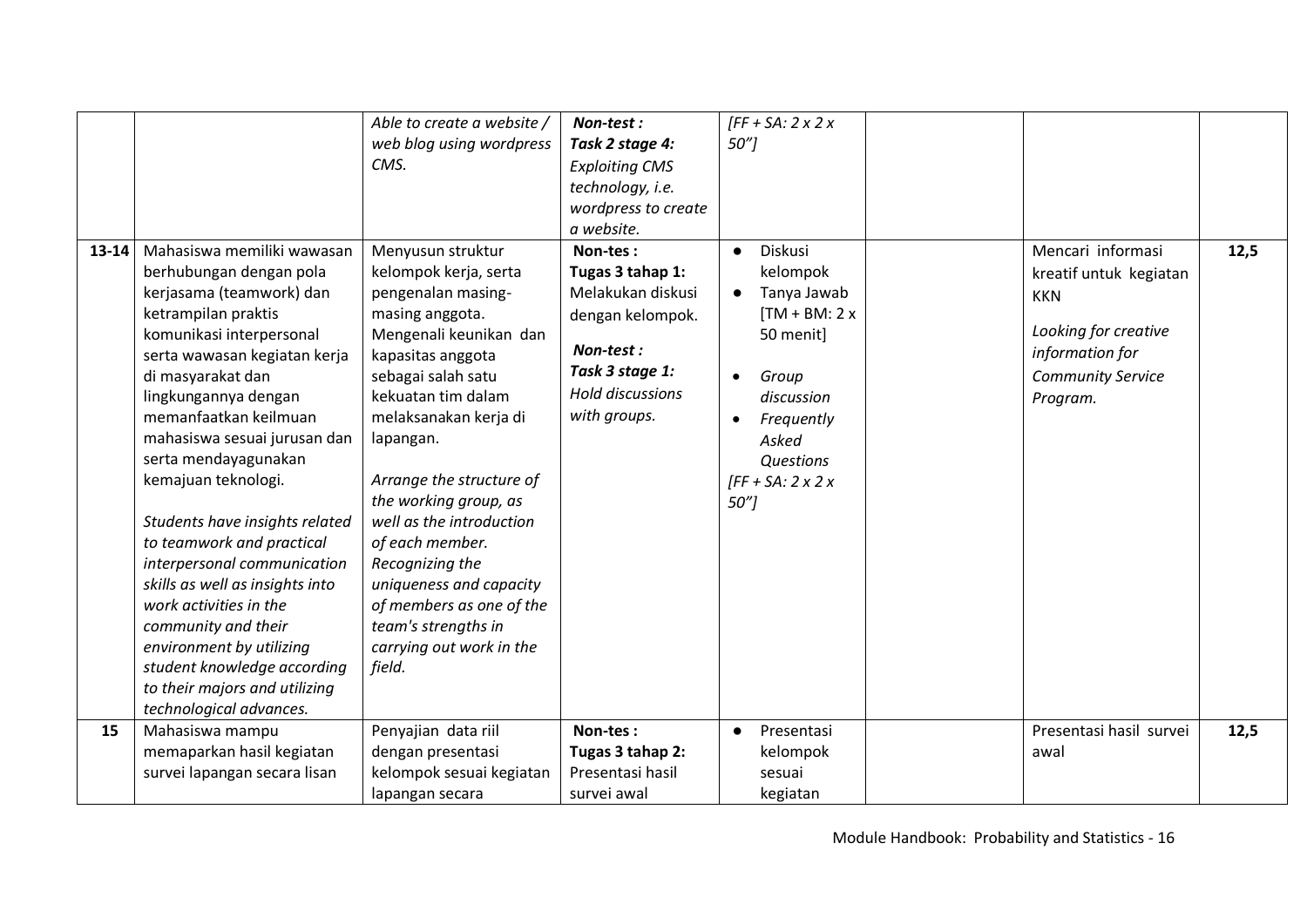|    | dan sistematis sesuai dengan<br>situasi riil di lapangan.<br>Students are able to present<br>the results of field survey<br>activities orally and<br>systematically according to<br>the real situation in the field.                                                                                                      | sistematis sehingga<br>memunculkan ide<br>penyelesaian masalah<br>secara konkrit.<br>Presentation of real data<br>with group presentations<br>according to field<br>activities systematically<br>so as to generate<br>concrete problem solving<br>ideas.                                              | Non-test:<br>Task 3 stage 2:<br>Presentation of<br>initial survey results                                                                 | survei di<br>lapangan<br>Tanya jawab<br>$[TM + BM: 2x]$<br>50 menit]<br>Group<br>$\bullet$<br>presentations<br>according to<br>survey<br>activities in<br>the field<br>Frequently<br>$\bullet$<br>asked<br>questions<br>$\sqrt{FF + SA}$ : 2 x 2 x<br>50 <sup>''</sup> | Presentation of initial<br>survey results                               |  |
|----|---------------------------------------------------------------------------------------------------------------------------------------------------------------------------------------------------------------------------------------------------------------------------------------------------------------------------|-------------------------------------------------------------------------------------------------------------------------------------------------------------------------------------------------------------------------------------------------------------------------------------------------------|-------------------------------------------------------------------------------------------------------------------------------------------|------------------------------------------------------------------------------------------------------------------------------------------------------------------------------------------------------------------------------------------------------------------------|-------------------------------------------------------------------------|--|
| 16 | Mahasiswa memiliki wawasan<br>berhubungan dengan pola<br>kerjasama (teamwork) dan<br>ketrampilan praktis<br>komunikasi interpersonal<br>serta wawasan kegiatan kerja<br>di masyarakat dan<br>lingkungannya dengan<br>memanfaatkan keilmuan<br>mahasiswa sesuai jurusan dan<br>serta mendayagunakan<br>kemajuan teknologi. | Menyusun struktur<br>kelompok kerja, serta<br>pengenalan masing-<br>masing anggota.<br>Mengenali keunikan dan<br>kapasitas anggota<br>sebagai salah satu<br>kekuatan tim dalam<br>melaksanakan kerja di<br>lapangan.<br>Arrange the structure of<br>the working group, as<br>well as the introduction | Non-tes:<br>Tugas 3 tahap 3:<br>Melakukan diskusi<br>dengan kelompok.<br>Non-test:<br>Task 3 stage 3:<br>Hold discussions<br>with groups. | Ceramah<br>Small Group<br>Disscussion *<br>Tanya Jawab<br>$\bullet$<br>$TM + BM: 2x$<br>50 menit]<br>Lectures<br><b>Small Group</b><br>Discussion *<br>Frequently<br>$\bullet$<br>Asked<br>Questions                                                                   | Pembekalan KKN<br>12,5<br><b>Community Service</b><br>Program provision |  |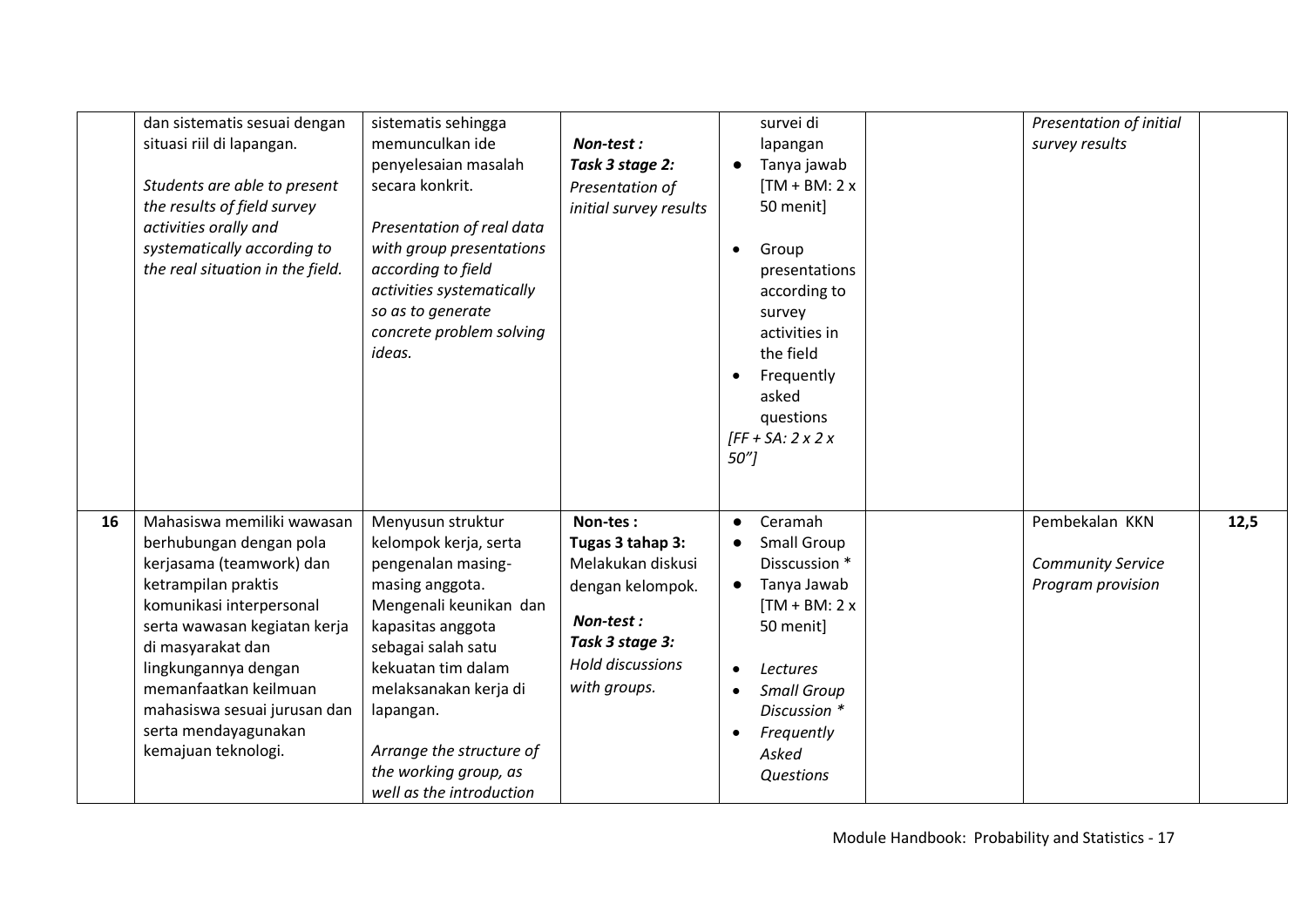|    | Students have insights related<br>to teamwork and practical<br>interpersonal communication<br>skills as well as insights into<br>work activities in the<br>community and their<br>environment by utilizing<br>student knowledge according<br>to their majors and utilizing<br>technological advances. | of each member.<br>Recognizing the<br>uniqueness and capacity<br>of members as one of the<br>team's strengths in<br>carrying out work in the<br>field.                                                                                                                                                                                                                                                                        |                                                                                                                                                                                                               | $[FF + SA: 2x 2x$<br>$50$ "]                                                                                                         |                                                                                                                                            |      |
|----|-------------------------------------------------------------------------------------------------------------------------------------------------------------------------------------------------------------------------------------------------------------------------------------------------------|-------------------------------------------------------------------------------------------------------------------------------------------------------------------------------------------------------------------------------------------------------------------------------------------------------------------------------------------------------------------------------------------------------------------------------|---------------------------------------------------------------------------------------------------------------------------------------------------------------------------------------------------------------|--------------------------------------------------------------------------------------------------------------------------------------|--------------------------------------------------------------------------------------------------------------------------------------------|------|
| 17 | Pelaksanaan KKN<br>Implementation of<br><b>Community Service Program</b>                                                                                                                                                                                                                              | Mampu menuangkan<br>hasil secara sistematis<br>dan menetapkan adanya<br>urgensi dan prioritas<br>dalam pencarian solusi<br>selanjutnya melalui draf<br>kegiatan dan penyusunan<br>laporan kegiatan<br>lapangan.<br>Able to express results<br>systematically and<br>determine the urgency<br>and priority in the search<br>for further solutions<br>through draft activities<br>and preparation of field<br>activity reports. | Non-test:<br>Task 3 stage 3:<br>Melakukan<br>kegiatan KKN di<br>lapangan dan<br>penyusunan<br>laporan.<br>Non-test:<br>Task 3 stage 3:<br>Carry out KKN<br>activities in the field<br>and compile<br>reports. | Diskusi<br>$\bullet$<br>kelompok<br>Presentasi<br>[Lima hari kerja]<br>Group<br>discussion<br>Presentation<br>[Five working<br>days] | Kegiatan KKN,<br>Penulisan hasil<br>laporan kegiatan KKN.<br><b>KKN</b> activities, writing<br>the results of the KKN<br>activity reports. | 12,5 |

**TM**=Tatap Muka, **PT**=Penugasan Terstuktur, **BM**=Belajar Mandiri. *FF = Face to Face, SA = Structured Assignment, SS = Self Study.*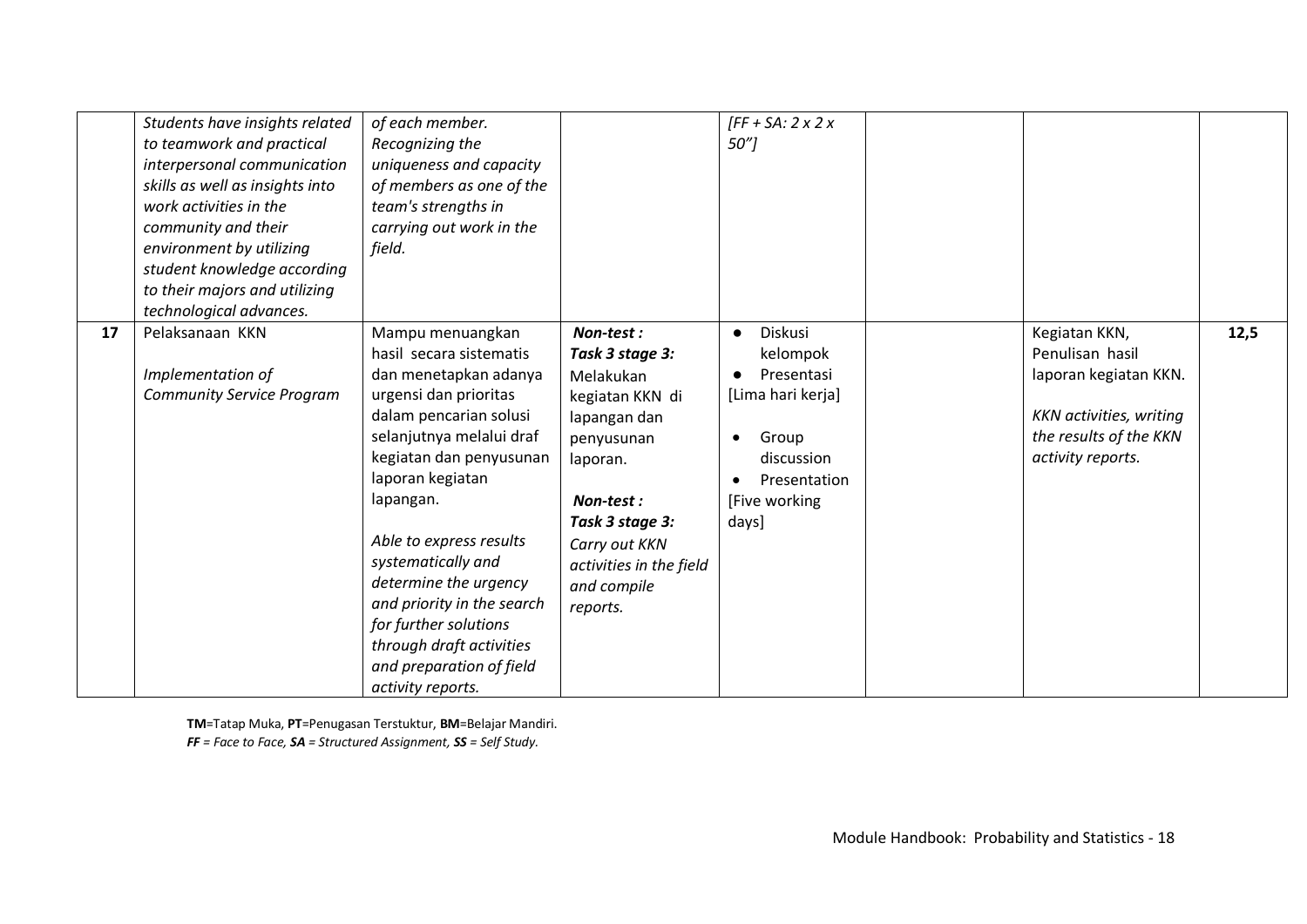**II. Rencana Asesmen & Evaluasi (RAE) / Assessment & Evaluation Plan** 

|                                                           |                                                                                                 |                                                                                                     | <b>ENGINEERING - FTEIC ITS</b>                                                                                                                                                                     | <b>ASSESSMENT &amp; EVALUATION PLAN</b><br><b>BACHELOR DEGREE PROGRAM OF BIOMEDICAL</b>     | RA&<br>Е                                                                                      |  |                |
|-----------------------------------------------------------|-------------------------------------------------------------------------------------------------|-----------------------------------------------------------------------------------------------------|----------------------------------------------------------------------------------------------------------------------------------------------------------------------------------------------------|---------------------------------------------------------------------------------------------|-----------------------------------------------------------------------------------------------|--|----------------|
|                                                           |                                                                                                 | <b>Applications</b>                                                                                 | <b>Course: Technology Insight and</b>                                                                                                                                                              |                                                                                             | Write<br>Doc Code                                                                             |  |                |
| Kode/code:<br><b>UG184916</b>                             |                                                                                                 | Bobot sks/credits (T/P): 3/0                                                                        | <b>Rumpun MK: ITS Compulsory</b><br><b>Course Cluster: ITS Compulsory</b>                                                                                                                          | Smt: VII                                                                                    |                                                                                               |  |                |
| <b>OTORISASI</b><br><b>AUTHORIZATION</b><br><b>M.Kes</b>  |                                                                                                 | Penyusun RA & E<br><b>Compiler A&amp;EP</b>                                                         | Dra. Endang Susilowati,                                                                                                                                                                            | <b>Koordinator RMK</b><br><b>Course Cluster Coordinator</b><br>M. Hilman Fatoni, S.T., M.T. | <b>Ka DEP</b><br><b>Head of</b><br><b>DEP</b><br><b>Dr. Achmad</b><br>Arifin, S.T.,<br>M.Eng. |  |                |
| <b>Mg</b><br>ke/<br><b>Wee</b><br>$\boldsymbol{k}$<br>(1) |                                                                                                 | Sub CP-MK/<br><b>Lesson Learning</b><br><b>Outcomes (LLO)</b><br>(2)                                |                                                                                                                                                                                                    | <b>Bentuk Asesmen (Penilaian)</b><br><b>Form of Assessment</b><br>(3)                       | Bobot /<br>Load $(\%)$<br>(4)                                                                 |  |                |
| $\overline{1}$                                            | Sub CP-MK 1:<br>Mahasiswa<br>Mampu<br>informasi.<br>• Konsep matrik<br>Logframe<br>LLO 1:<br>to | • Memahami garis<br>besar perkuliahan<br>• Mentransformasi<br>Students are able<br>• Understand the | Non-tes:<br>Tugas 1 tahap 1:<br>Melakukan diskusi dengan kelompok untuk<br>menentukan permasalahan logframe.<br>Non-test:<br>Task 1 stage 1:<br>Hold discussions with groups to determine logframe |                                                                                             | problems                                                                                      |  | $\overline{3}$ |
| $\overline{2}$                                            | course outline<br>• Transforming<br>information<br>concept.<br>Sub CP-MK 2:<br>Mahasiswa        | • Logframe matrix                                                                                   | Non-tes:<br>Tugas 1 tahap 2:                                                                                                                                                                       |                                                                                             | 3                                                                                             |  |                |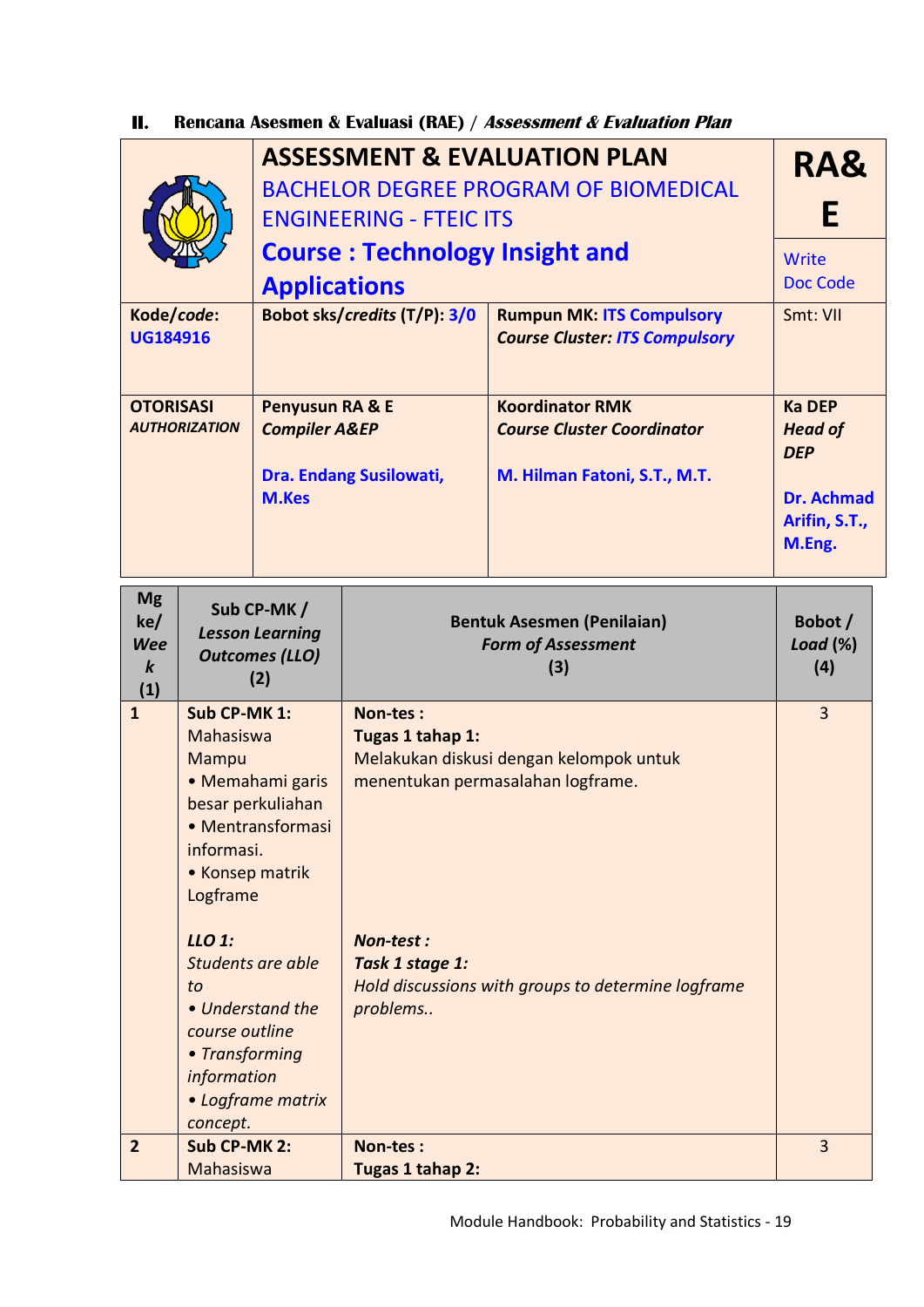| $7 - 8$                 | Sub CP-MK 5:                                                                                                                       | Non-tes:                                                                                                                 | 3              |
|-------------------------|------------------------------------------------------------------------------------------------------------------------------------|--------------------------------------------------------------------------------------------------------------------------|----------------|
|                         | <b>Mid Exam</b>                                                                                                                    | Test:<br><b>Writing Exams / Online Exams</b>                                                                             |                |
| $6\phantom{1}6$         | <b>Evaluasi Tengah</b><br><b>Semester</b>                                                                                          | Tes:<br><b>Ujian Tulis/Ujian Daring</b>                                                                                  | 20             |
|                         | LLO 4:<br>Students are able<br>to observe<br>problems in the<br>environment with<br>a sustainable<br>development<br>approach       | Non-test:<br>Task 1 stage 4:<br>Hold discussions with groups to find problems<br>according to aspects of the SDGs        |                |
| $4 - 5$                 | Sub CP-MK 4:<br>Mahasiswa<br>mampu<br>mengamati<br>persoalan di<br>lingkungan dengan<br>pendekatan<br>pembangunan<br>berkelanjutan | Non-tes:<br>Tugas 1 tahap 4:<br>Melakukan diskusi dengan kelompok untuk<br>menemukan persoalan sesuai aspek dalam SDG's. | $\overline{3}$ |
|                         | $LLO$ 3:<br>Students are able<br>to have systemic<br>thinking skills in<br>dealing with<br>problems                                | Non-test:<br>Task 1 stage 3:<br>Hold discussions with groups to determine systemic<br>problems.                          |                |
| $\overline{\mathbf{3}}$ | Sub CP-MK 3:<br>Mahasiswa<br>mampu memiliki<br>ketrampilan<br>berpikir sistemik<br>dalam menghadapi<br>permasalah                  | Non-tes:<br>Tugas 1 tahap 3:<br>Melakukan diskusi dengan kelompok untuk<br>menentukan persoalan sistemik.                | 3              |
|                         | LLO 2:<br>Students are able<br>to make Logframe<br><b>Matrixs</b>                                                                  | Non-test:<br>Task 1 stage 2:<br>Hold discussions with groups to determine logframe<br>problems                           |                |
|                         | Mampu membuat<br>matrik Logframe                                                                                                   | Melakukan diskusi dengan kelompok untuk<br>menentukan permasalahan logframe                                              |                |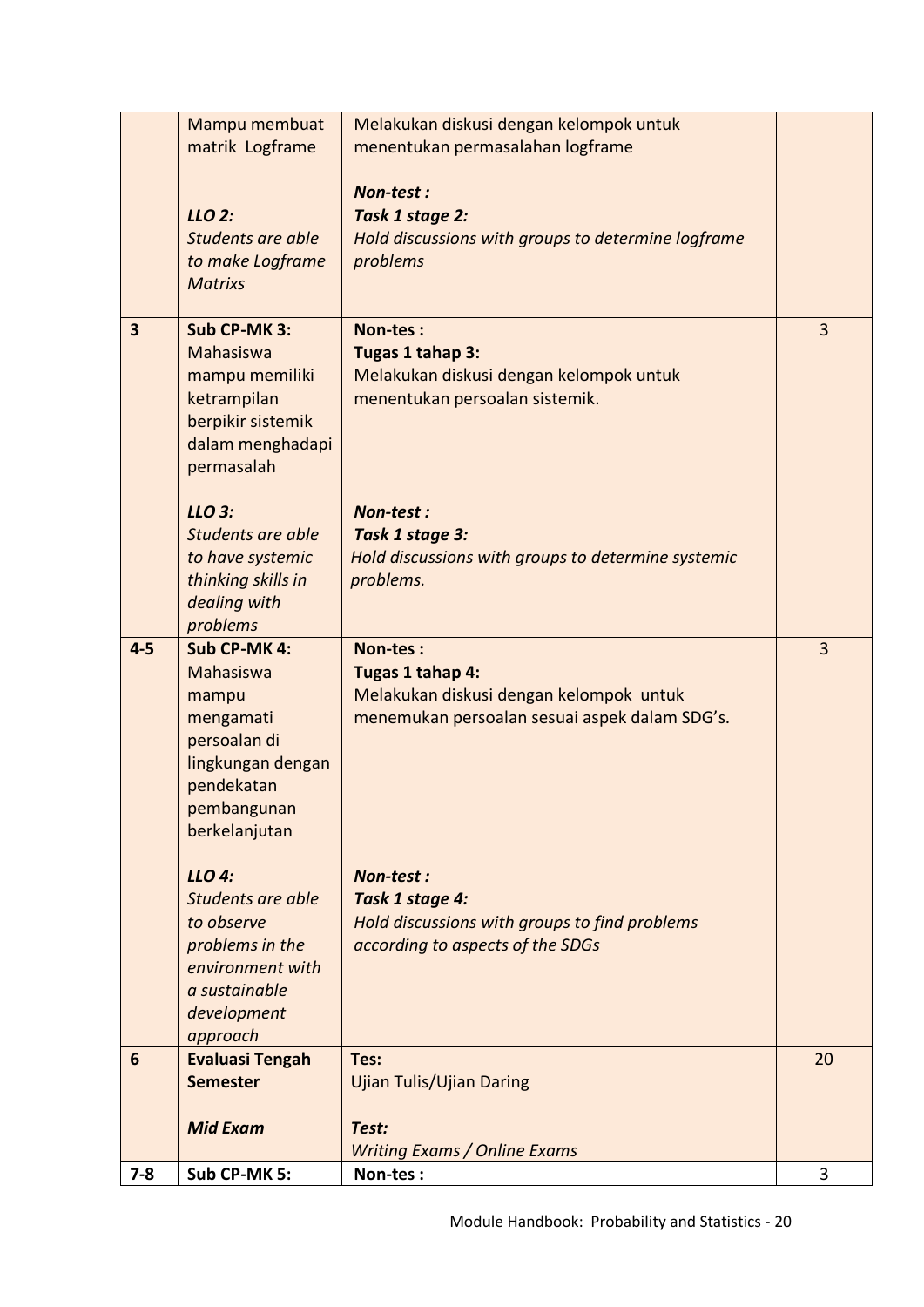|    | Tugas Kelompok            | Tugas 1 tahap 5:                                                       |      |
|----|---------------------------|------------------------------------------------------------------------|------|
|    | Wastek                    | Melakukan diskusi dengan kelompok untuk                                |      |
|    | LLO 5:                    | menemukan persoalan sesuai aspek dalam SDG's<br>Non-test:              |      |
|    | <b>Technology Insight</b> | Task 1 stage 5:                                                        |      |
|    | and Applications          | Hold discussions with groups to find problems                          |      |
|    | <b>Group Duties</b>       | according to aspects of the SDGs                                       |      |
|    |                           |                                                                        |      |
| 9  | Sub CP-MK 6:              | Non-tes:                                                               | 3,75 |
|    | Mahasiswa                 | Tugas 2 tahap 1:                                                       |      |
|    | mengenali wilayah         | Melakukan observasi langsung di lapangan.                              |      |
|    | kerja lapangan            | Pengamatan langsung, wawancara dengan masyarakat                       |      |
|    | bersama kelompok          |                                                                        |      |
|    | serta                     |                                                                        |      |
|    | mendapatkan               |                                                                        |      |
|    | gambaran                  |                                                                        |      |
|    | mengenai                  | Non-test:                                                              |      |
|    | permasalahan              | Task 2 stage 1:                                                        |      |
|    | yang<br>membutuhkan       | Make direct observations in the field.                                 |      |
|    | solusinya.                | Direct observation, interviews with the community                      |      |
|    |                           |                                                                        |      |
|    | LLO 6:                    |                                                                        |      |
|    | Students recognize        |                                                                        |      |
|    | the field work area       |                                                                        |      |
|    | with the group and        |                                                                        |      |
|    | get an overview of        |                                                                        |      |
|    | the problems that         |                                                                        |      |
|    | need a solution.          |                                                                        |      |
| 10 | Sub CP-MK 7:              | Tes:                                                                   | 3,75 |
|    | Teknologi                 | EAS Soal No 4 (12% dari EAS 40%)                                       |      |
|    | Opensource                |                                                                        |      |
|    | LLO 7:                    |                                                                        |      |
|    | Opensource                | Test:                                                                  |      |
|    | technology                | Question 4 in Final Exam (12% of Final Exam 40%)                       |      |
|    |                           |                                                                        |      |
| 11 | Sub CP-MK 8:              | Non-tes:                                                               | 3,75 |
|    | Aplikasi Mobile           | Tugas 2 tahap 2:                                                       |      |
|    | untuk Masyarakat          | Menggunakan CMS Wordpress untuk membuat                                |      |
|    |                           | website/web blog.                                                      |      |
|    | LLO 8:                    |                                                                        |      |
|    | <b>Mobile Application</b> | Non-test:                                                              |      |
|    | for Society               | Task 2 stage 2:<br>Using Wordpress CMS to create a website / web blog. |      |
| 12 | Sub CP-MK 9:              | Non-tes:                                                               | 3,75 |
|    |                           | Tugas 2 tahap 4:                                                       |      |
|    |                           |                                                                        |      |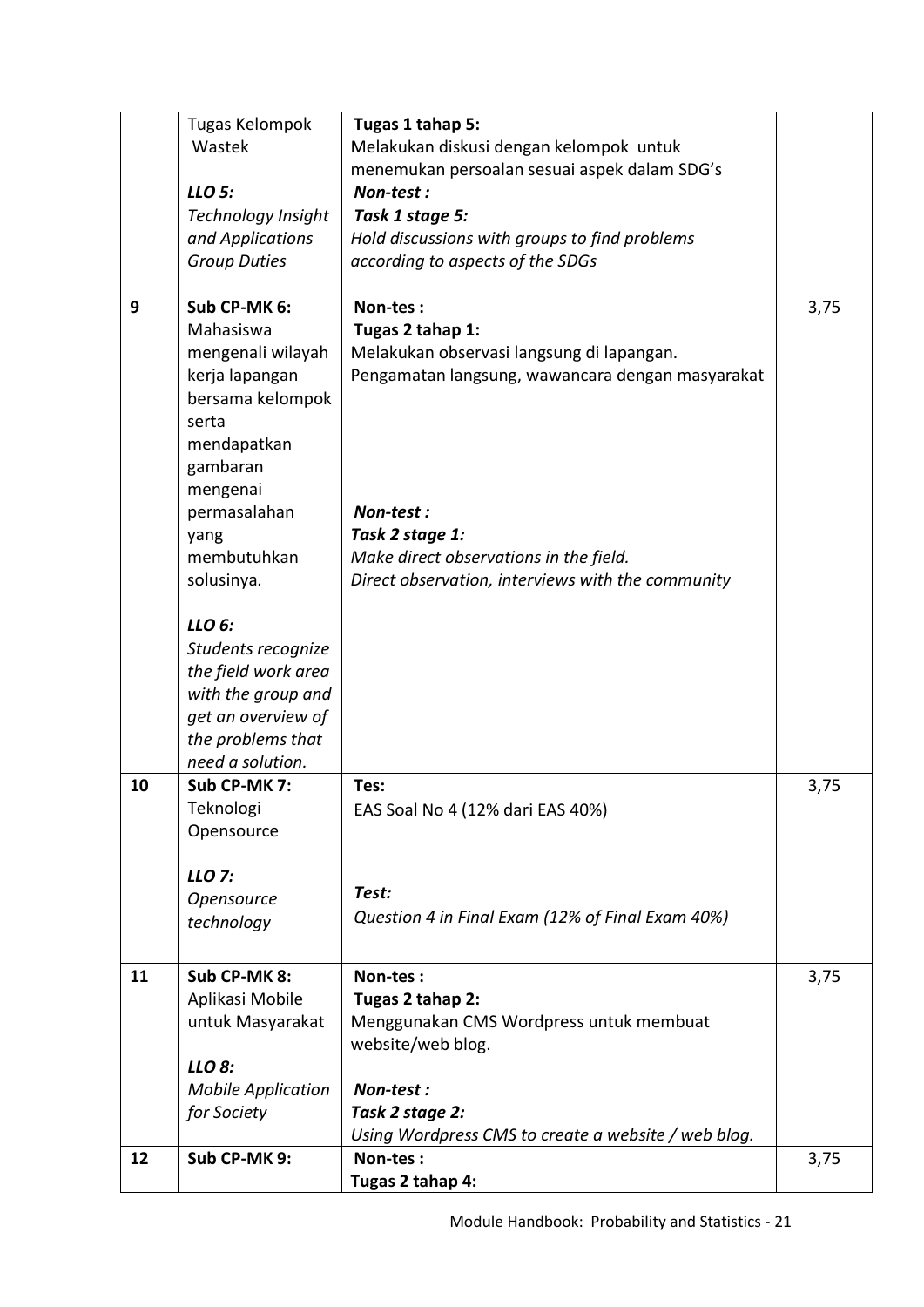|        | Presentasi Tugas     | Mengeksploarasi teknologi CMS, i.e. wordpress untuk   |      |
|--------|----------------------|-------------------------------------------------------|------|
|        | TIK                  | membuat website.                                      |      |
|        |                      |                                                       |      |
|        | LLO 9:               | Non-test:                                             |      |
|        | <b>ICT Task</b>      | Task 2 stage 4:                                       |      |
|        | Presentation         | Exploiting CMS technology, i.e. wordpress to create a |      |
|        |                      | website.                                              |      |
| $13 -$ | <b>Sub CP-MK 10:</b> | Non-tes:                                              | 12,5 |
| 14     | Mahasiswa            | Tugas 3 tahap 1:                                      |      |
|        | memiliki wawasan     | Melakukan diskusi dengan kelompok.                    |      |
|        | berhubungan          |                                                       |      |
|        | dengan pola          |                                                       |      |
|        | kerjasama            | Non-test:                                             |      |
|        | (teamwork) dan       | Task 3 stage 1:                                       |      |
|        | ketrampilan          | Hold discussions with groups.                         |      |
|        | praktis komunikasi   |                                                       |      |
|        | interpersonal serta  |                                                       |      |
|        | wawasan kegiatan     |                                                       |      |
|        | kerja di             |                                                       |      |
|        | masyarakat dan       |                                                       |      |
|        | lingkungannya        |                                                       |      |
|        | dengan               |                                                       |      |
|        | memanfaatkan         |                                                       |      |
|        | keilmuan             |                                                       |      |
|        | mahasiswa sesuai     |                                                       |      |
|        | jurusan dan serta    |                                                       |      |
|        | mendayagunakan       |                                                       |      |
|        | kemajuan             |                                                       |      |
|        | teknologi.           |                                                       |      |
|        |                      |                                                       |      |
|        | LLO 10:              |                                                       |      |
|        | <b>Students have</b> |                                                       |      |
|        | insights related to  |                                                       |      |
|        | teamwork and         |                                                       |      |
|        | practical            |                                                       |      |
|        | interpersonal        |                                                       |      |
|        | communication        |                                                       |      |
|        | skills as well as    |                                                       |      |
|        | insights into work   |                                                       |      |
|        | activities in the    |                                                       |      |
|        | community and        |                                                       |      |
|        | their environment    |                                                       |      |
|        | by utilizing student |                                                       |      |
|        | knowledge            |                                                       |      |
|        | according to their   |                                                       |      |
|        | majors and           |                                                       |      |
|        | utilizing            |                                                       |      |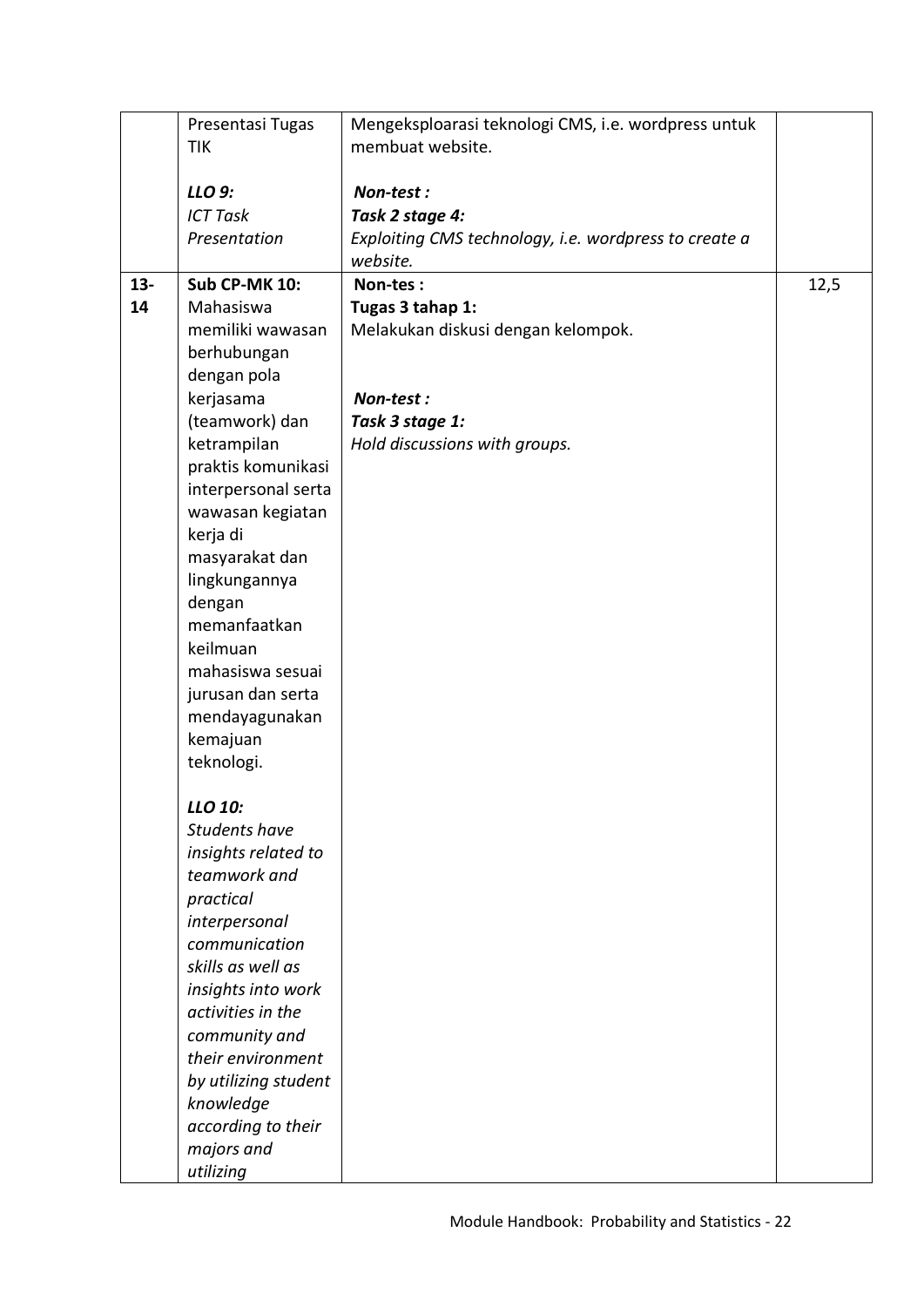|    | technological        |                                        |      |
|----|----------------------|----------------------------------------|------|
|    | advances.            |                                        |      |
| 15 | <b>Sub CP-MK 11:</b> | Non-tes:                               | 12,5 |
|    | Mahasiswa            | Tugas 3 tahap 2:                       |      |
|    | mampu                | Presentasi hasil survei awal           |      |
|    | memaparkan hasil     |                                        |      |
|    | kegiatan survei      | Non-test:                              |      |
|    | lapangan secara      | Task 3 stage 2:                        |      |
|    | lisan dan            | Presentation of initial survey results |      |
|    | sistematis sesuai    |                                        |      |
|    | dengan situasi riil  |                                        |      |
|    | di lapangan.         |                                        |      |
|    | LLO 11:              |                                        |      |
|    | Students are able    |                                        |      |
|    | to present the       |                                        |      |
|    | results of field     |                                        |      |
|    | survey activities    |                                        |      |
|    | orally and           |                                        |      |
|    | systematically       |                                        |      |
|    | according to the     |                                        |      |
|    | real situation in    |                                        |      |
|    | the field.           |                                        |      |
| 16 | <b>Sub CP-MK 12:</b> | Non-tes:                               | 12,5 |
|    | Mahasiswa            | Tugas 3 tahap 3:                       |      |
|    | memiliki wawasan     | Melakukan diskusi dengan kelompok.     |      |
|    | berhubungan          |                                        |      |
|    | dengan pola          | Non-test:                              |      |
|    | kerjasama            | Task 3 stage 3:                        |      |
|    | (teamwork) dan       | Hold discussions with groups.          |      |
|    | ketrampilan          |                                        |      |
|    | praktis komunikasi   |                                        |      |
|    | interpersonal serta  |                                        |      |
|    | wawasan kegiatan     |                                        |      |
|    | kerja di             |                                        |      |
|    | masyarakat dan       |                                        |      |
|    | lingkungannya        |                                        |      |
|    | dengan               |                                        |      |
|    | memanfaatkan         |                                        |      |
|    | keilmuan             |                                        |      |
|    | mahasiswa sesuai     |                                        |      |
|    | jurusan dan serta    |                                        |      |
|    | mendayagunakan       |                                        |      |
|    | kemajuan             |                                        |      |
|    | teknologi.           |                                        |      |
|    | LLO 12:              |                                        |      |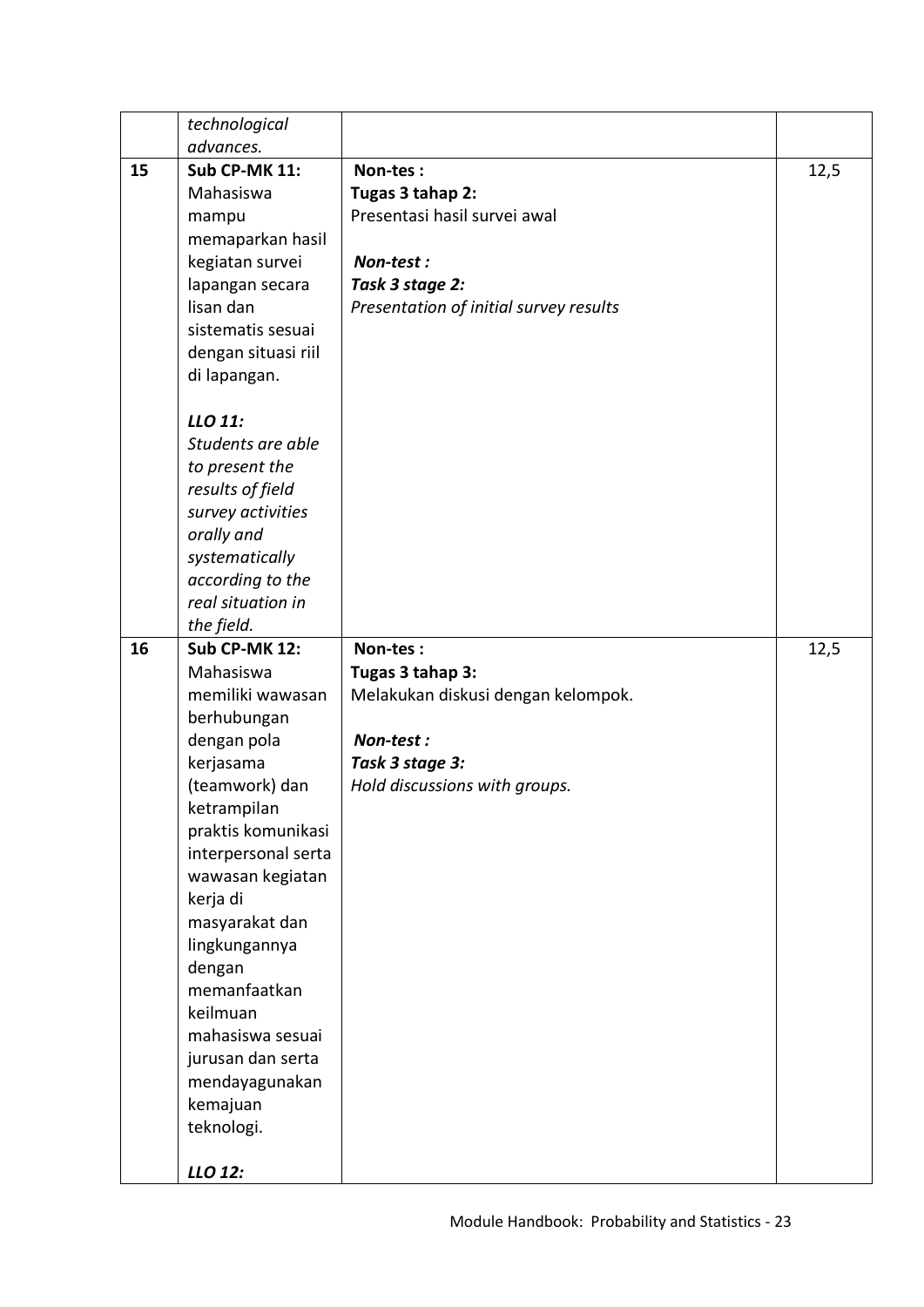|    | <b>Students have</b>     |                                                   |      |
|----|--------------------------|---------------------------------------------------|------|
|    | insights related to      |                                                   |      |
|    | teamwork and             |                                                   |      |
|    | practical                |                                                   |      |
|    | interpersonal            |                                                   |      |
|    | communication            |                                                   |      |
|    | skills as well as        |                                                   |      |
|    | insights into work       |                                                   |      |
|    | activities in the        |                                                   |      |
|    | community and            |                                                   |      |
|    | their environment        |                                                   |      |
|    | by utilizing student     |                                                   |      |
|    | knowledge                |                                                   |      |
|    | according to their       |                                                   |      |
|    | majors and               |                                                   |      |
|    | utilizing                |                                                   |      |
|    | technological            |                                                   |      |
|    | advances.                |                                                   |      |
| 17 | Sub CPM-MK 13:           | Non-test:                                         | 12,5 |
|    | Pelaksanaan KKN          | Task 3 stage 3:                                   |      |
|    |                          | Melakukan kegiatan KKN di lapangan dan            |      |
|    |                          | penyusunan laporan.                               |      |
|    |                          |                                                   |      |
|    | LLO 13:                  | Non-test:                                         |      |
|    | Implementation of        | Task 3 stage 3:                                   |      |
|    | <b>Community Service</b> | Carry out KKN activities in the field and compile |      |
|    | Program                  | reports.                                          |      |
|    |                          | <b>Total bobot penilaian</b>                      | 100% |
|    |                          | <b>Total assessment load</b>                      |      |